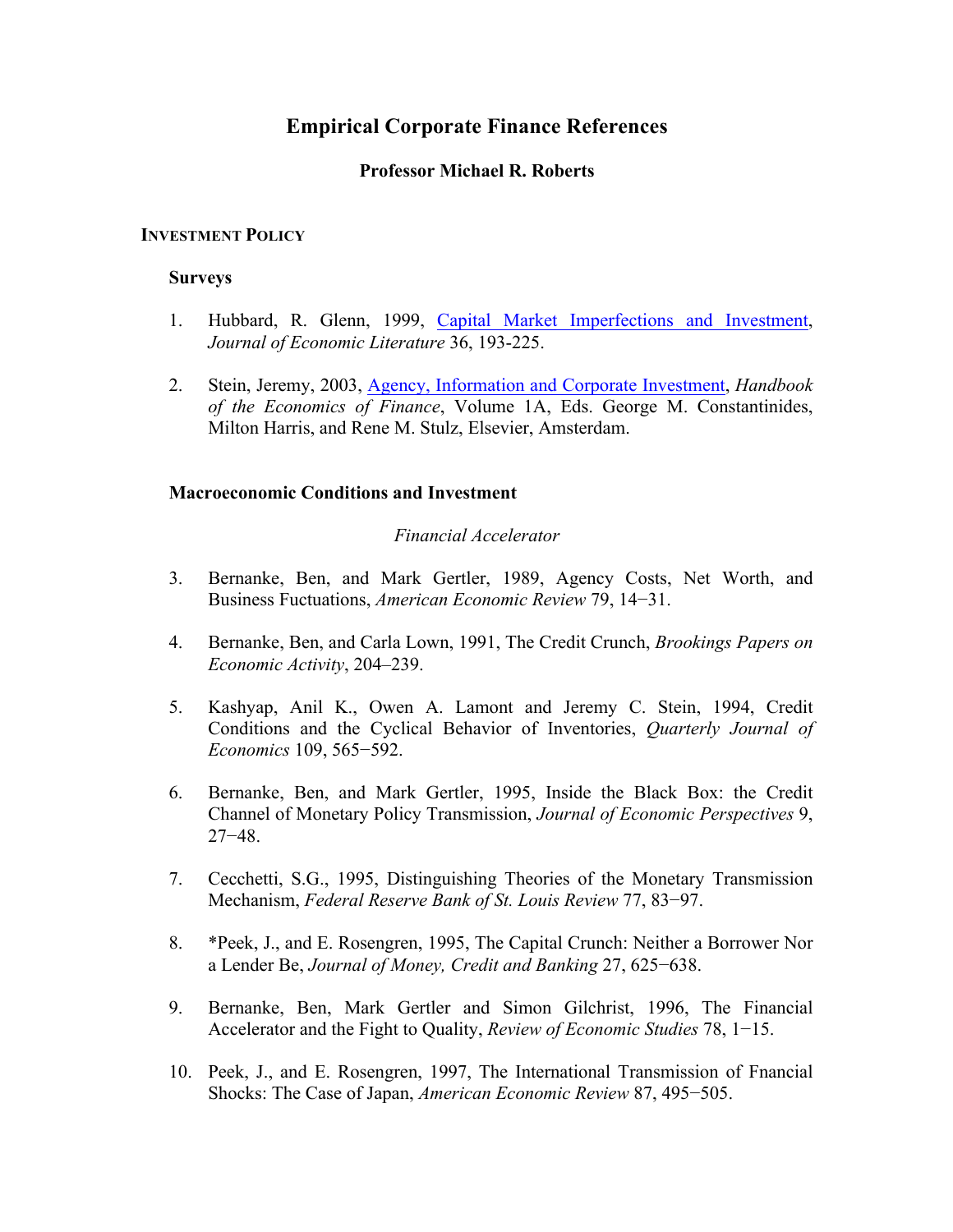11. Bernanke, B., M. Gertler and S. Gilchrist (1999), "The Financial Accelerator in a Quantitative Business Cycle Framework", in: J.B. Taylor and M. Woodford, eds., Handbook of Macroeconomics, Vol. 1C (Elsevier, Amsterdam).

### *Bank Lending Channel*

- 12. Bernanke, Ben, and Alan Blinder, 1988, Credit, Money, and Aggregate Demand, *American Economic Review* 78, 435−439.
- 13. Bernanke, Ben, and Alan Blinder, 1992, The Federal Funds Rate and the Channels of Monetary Transmission, *American Economic Review* 82, 901−921.
- 14. Kashyap, Anil, Jeremy C. Stein and David Wilcox, 1993, Monetary Policy and Credit Conditions: Evidence from the Composition of External Finance, *American Economic Review* 83, 78−98.
- 15. Kashyap, Anil, and Jeremy C. Stein, 1994, Monetary Policy and Bank Lending, in: N.G. Mankiw, ed., *Monetary Policy (*University of Chicago Press, Chicago).
- 16. Hubbard, R.Glenn, 1995, Is there a 'Credit Channel' for Monetary Policy? *Federal Reserve Bank of St. Louis Review* 77, 63−77.
- 17. Kashyap, Anil, and Jeremy C. Stein, 1995, The Impact of Monetary Policy on Bank Balance Sheets, Carnegie-Rochester Conference Series on Public Policy 42:151−195.
- 18. Ludvigson, Sidney, 1998, The Channel of Monetary Transmission to Demand: Evidence from the Market for Automobile Credit, *Journal of Money, Credit and Banking* 30, 365−383.
- 19. Morgan, D., 1998, The Credit Effects of Monetary Policy: Evidence using Loan Commitments, *Journal of Money, Credit and Banking* 30, 102−118.
- 20. Stein, Jeremy C., 1998, An Adverse-Selection Model of Bank Asset and Liability Management with Implications for the Transmission of Monetary Policy, *RAND Journal of Economics* 29, 466−486.
- 21. \*Kashyap, Anil, and Jeremy C. Stein, 2000, What do a Million Observations on Banks Say About the Transmission of Monetary Policy? *American Economic Review* 90, 407−428.
- 22. Kishan, R., and T. Opiela, 2000, Bank Size, Bank Capital, and the Bank Lending Channel, *Journal of Money, Credit and Banking* 32, 121−141.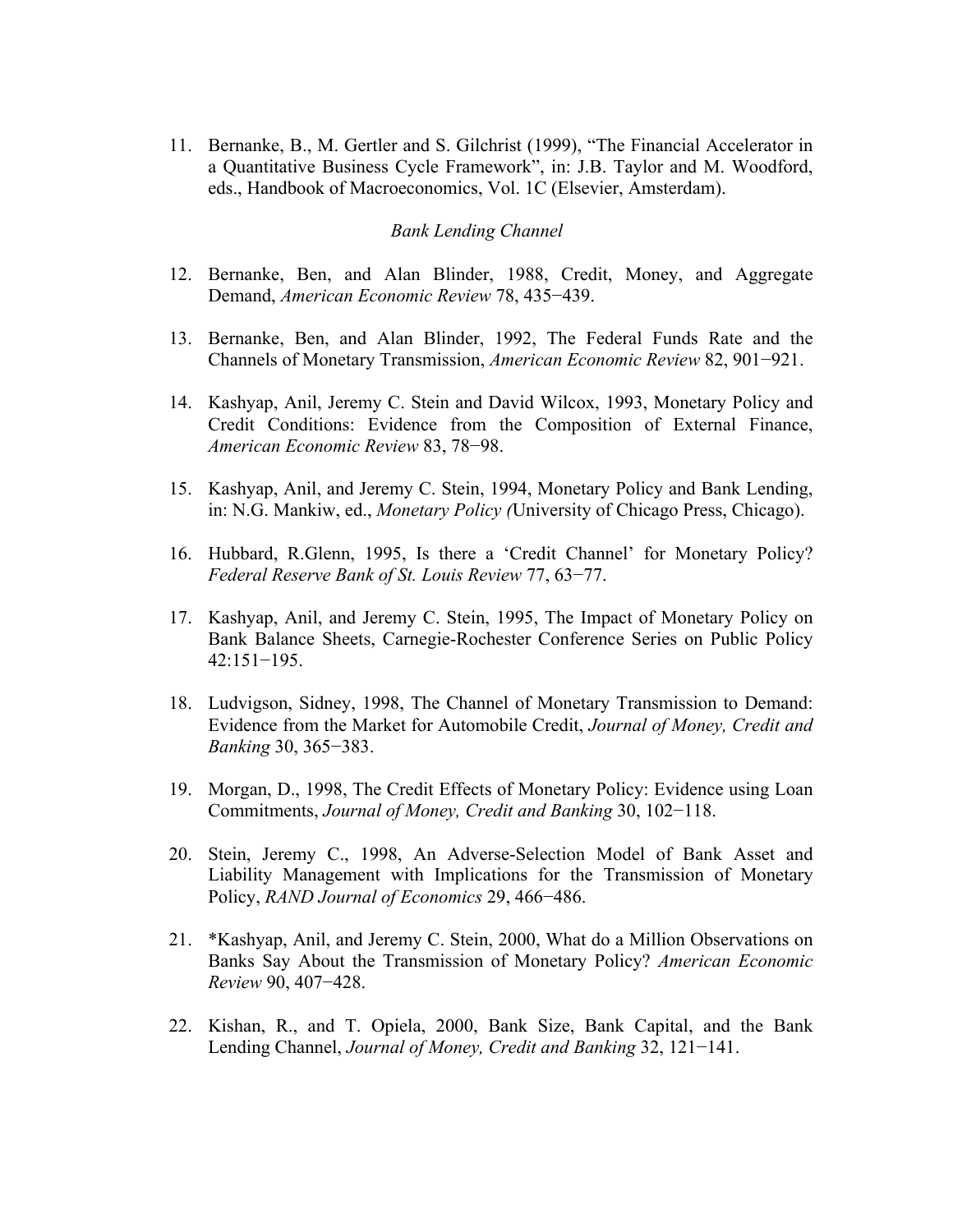### **The Stock Market and Investment**

- 23. Barro, Robert J., 1990, The Stock Market and Investment", *Review of Financial* Studies 3, 115−131.
- 24. \*Morck, Randal, Andrei Shleifer, and Robert Vishny, 1990, The Stock Market and Investment: Is the Market a Sideshow? *Brookings Papers on Economic Activity*, 157–215.
- 25. Blanchard, Olivier J., C. Rhee and Lawrence H. Summers, 1993, The Stock Market, Profit and Investment, *Quarterly Journal of Economics* 108, 115−136.
- 26. Baker, Malcolm, Jeremy C. Stein, and Jeffrey Wurgler, 2003, When Does the Market Matter? Stock Prices and the Investment of Equity-Dependent Firms, *Quarterly Journal of Economics*
- 27. Chen, Qi, Itay Goldstein, and Wei Jiang, 2007, Price informativeness and investment sensitivity to stock prices, *Review of Financial Studies* 20, 619-650.

# **The Diversification Discount**

- 28. Berger, P., and Eli Ofek, 1995, Diversification's Effect on Frm Value, *Journal of Financial Economics* 37, 39−65.
- 29. Berger, P., and Eli Ofek, 1996, Bust-up Takeovers of Value-Destroying Diversified Frms, *Journal of Finance* 51, 1175−1200.
- 30. \*Graham, John R., Michael L. Lemmon, and Jack Wolf, 2002, Does corporate diversification destroy value? *Journal of Finance* 57, 695-720.
- 31. \*Schoar, Antoinette, 2002, The effects of corporate diversification on productivity, *Journal of Finance* 57, 2379-2403.
- 32. \*Villalonga, Belen, 2004, Diversification discount or premium? New Evidence from BITS establishment level data, *Journal of Finance* 59, 479-506.

#### **Financial Slack and Investment**

#### *Historical Evidence*

33. Meyer, J.R., and E. Kuh, 1957, *The Investment Decision*, Harvard University Press, Cambridge, MA.

# *Internal Funds and Investment*

34. \*Fazzari, Steven M., R. Glenn Hubbard and Bruce C. Petersen, 1988, Financing Constraints and Corporate Investment, *Brookings Papers on Economic Activity*, 141–195.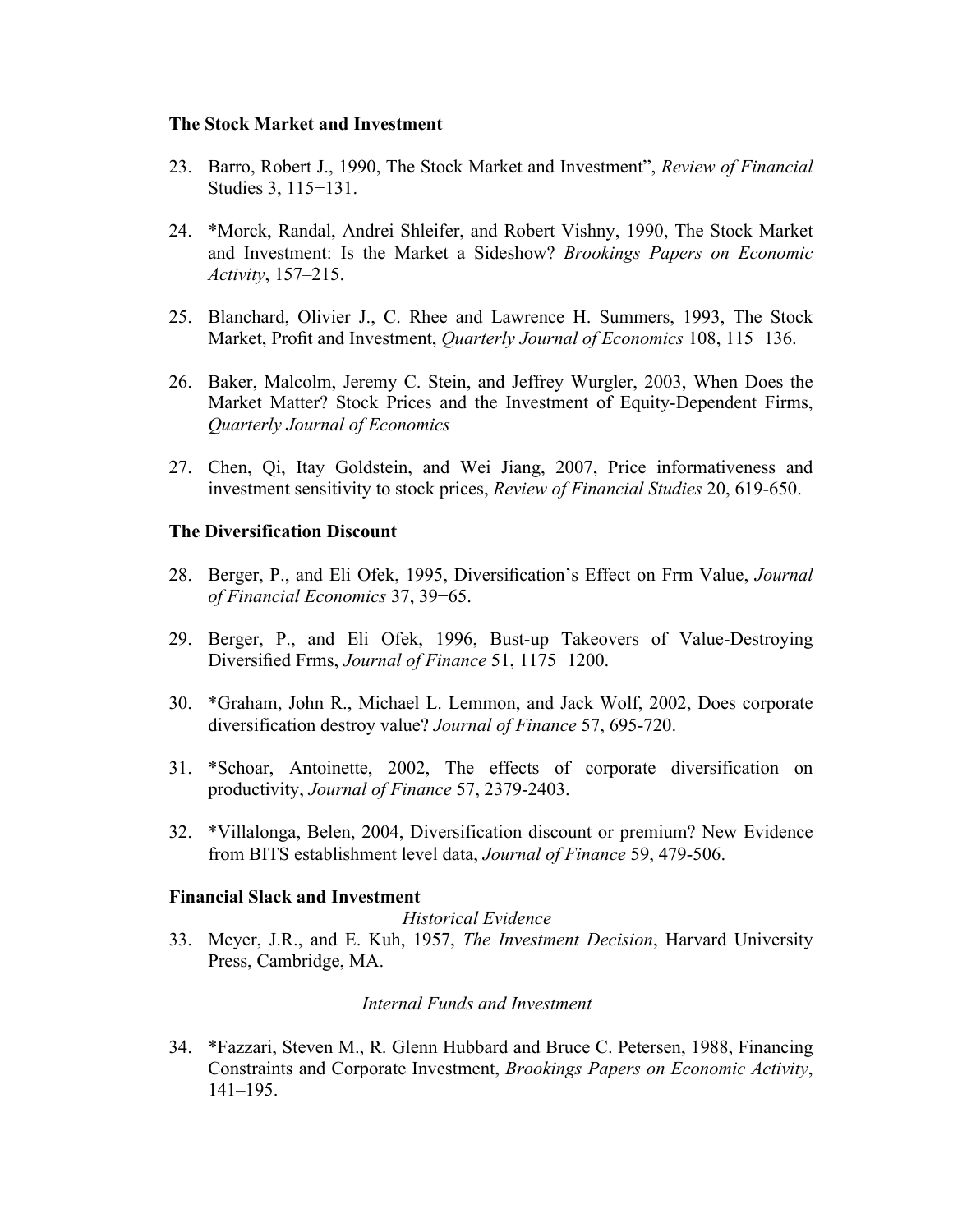- 35. Hoshi, Takeo, Anil Kashyap and David Scharfstein, 1991, Corporate Structure, Liquidity, and Investment: Evidence from Japanese Industrial Groups, *Quarterly Journal of Economics* 106, 33−60.
- 36. Hall, Brownwyn H., 1992, Investment and Research and Development at the Frm Level: Does the Source of Funding Matter? NBER Working Paper 4096 (NBER, Cambridge, MA).
- 37. Schaller, H., 1993, Asymmetric Information, Liquidity Constraints and Canadian Investment, *Canadian Journal of Economics* 26, 552−574.
- 38. \*Blanchard, Olivier J., Francisco Lopez-de-Silanes and Andrei Shleifer, 1994, "What Do Frms Do With Cash Windfalls?, *Journal of Financial Economics* 36, 337−360.
- 39. Carpenter, R.E., Stephen M. Fazzari and Bruce C. Petersen, 1994, Inventory Investment, Internal-Fnance Fluctuations, and the Business Cycle, *Brookings Papers on Economic Activity*, 75–122.
- 40. Himmelberg, Charles P., and Bruce Petersen, 1994, R&D and Internal Fnance: A Panel Study of Small Firms in High-Tech Industries", *Review of Economics and Statistics* 76, 38−51.
- 41. Holtz-Eakin, D., D. Joulfaian and H.S. Rosen, 1994, Sticking it Out: Entrepreneurial Survival and Liquidity Constraints, *Journal of Political Economy* 102, 53−75.
- 42. Calomiris, Charles W., and R. Glenn Hubbard, 1995, Internal Finance and Investment: Evidence from the Undistributed Profits Tax of 1936–37, *Journal of Business* 68, 443−482.
- 43. Hubbard, R. Glenn, Anil K. Kashyap and Toni M. Whited, 1995, Internal Fnance and Firm Investment, *Journal of Money, Credit, and Banking* 27, 683−701.
- 44. Chirinko, Robert S., 1995, Why Does Liquidity Matter in Investment Equations?, *Journal of Money, Credit, and Banking* 27, 527−548.
- 45. Gilchrist, Simon, and Charles P. Himmelberg, 1995, Evidence on the Role of Cash Flow for Investment, *Journal of Monetary Economics* 36, 531−572.
- 46. Kaplan, Stephen N. and Luigi Zingales, 1997, Do Investment-Cash Flow Sensitivities Provide Useful Measures of Financing Constraints? *Quarterly Journal of Economics* 112, 159−216.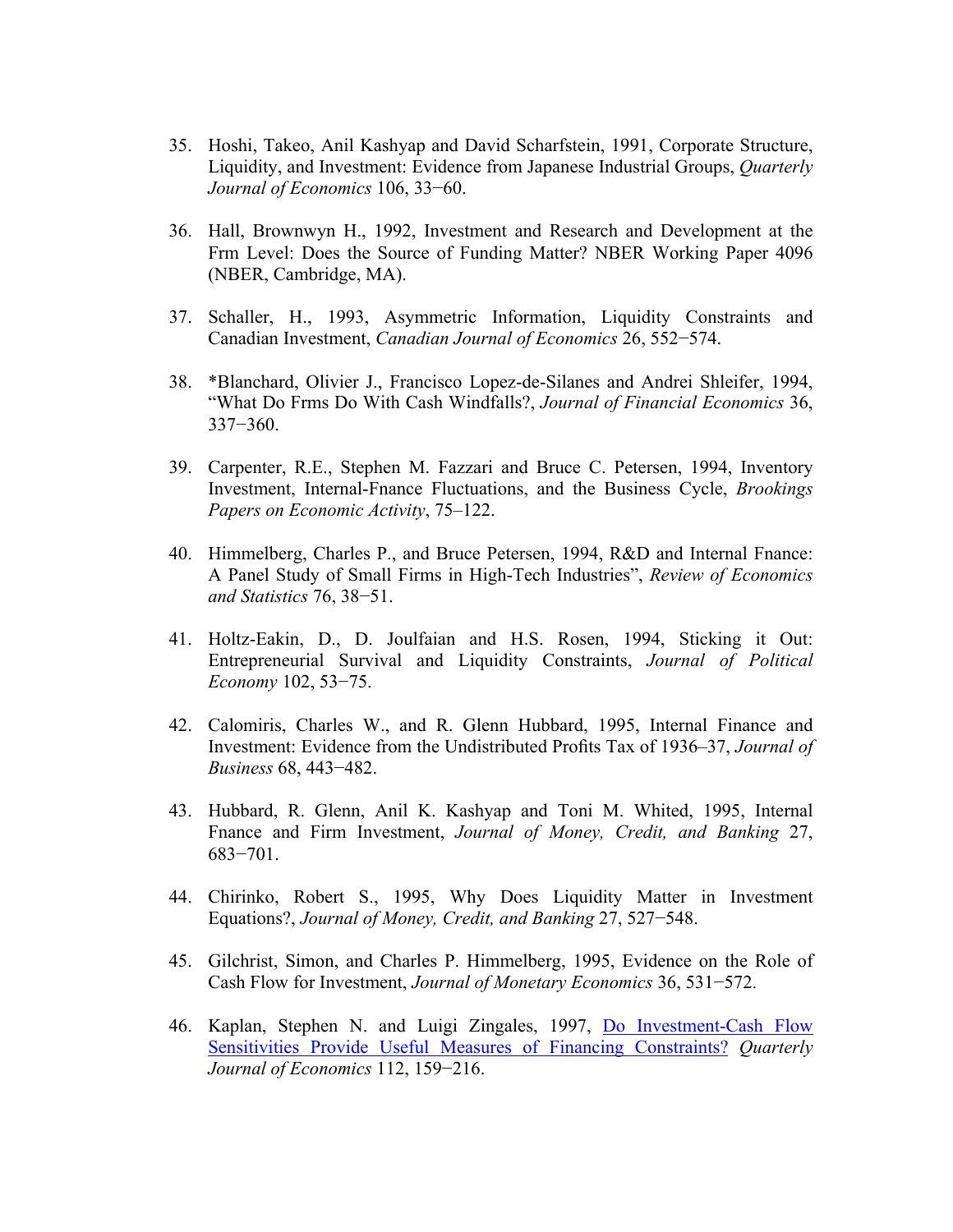- 47. Fazzari, Steven M., R. Glenn Hubbard, and Bruce C. Petersen, 2000, Investment-Cash Flow Sensitivities are Useful: A Comment on Kaplan and Zingales, *Quarterly Journal of Economics* 115, 695-705.
- 48. Kaplan, Steven N., and Luigi Zingales, 2000, Investment-Cash Fow Sensitivities are not Valid Measures of Financing Constraints, *Quarterly Journal of Economics* 115, 707−712.
- 49. \*Erickson, Timothy, and Toni Whited, 2000, Measurement Error and the Relationship Between Investment and *q*, *Journal of Political Economy* 108, 1027−1057.
- 50. Rauh, Joshua, 2006, Investment and Financing Constraints: Evidence from the Funding of Corporate Pension Plans, *Journal of Finance* 61, 33-72.

#### *Debt (Net Worth) and Investment*

- 51. Mooradian, Robert, 1994, The Effect of Bankruptcy Protection on Investment: Chapter 11 as a Screening Device, *Journal of Finance* 49, 1403-1430.
- 52. Bond, Stephen, and C. Meghir, 1994, Dynamic Investment Models and the Firm's Financial Policy", *Review of Economic Studies* 61, 197−222.
- 53. Lang, Larry H.P., Eli Ofek, and Rene Stulz, 1996, Leverage, Investment, and Firm Growth, *Journal of Financial Economics* 40, 3−30.
- 54. Froot, Kenneth, and P. O'Connell, 1997, On the Pricing of Intermediated Risks: Theory and Application to Catastrophe Reinsurance", NBER Working Paper 6011 (NBER, Cambridge, MA).
- 55. \*Hennessy, Christopher, 2004, Tobin's Q, Debt Overhand, and Investment, *Journal of Finance*
- 56. \*Chava, Sudheer, and Roberts, Michael R., 2007, How Does Financing Impact Investment? The Role of Debt Covenants, forthcoming, *Journal of Finance*.
- 57. Rauh, Joshua, 2007, The Effects of Financial Condition on Capital Investment and Financing: Evidence from Variation in Pension Fund Asset Performance, Working Paper, University of Chicago.

### **Security Price Reactions to Investment**

58. McConnell, J.J., and C.J. Muscarella, 1985, Corporate Capital Expenditure Decisions and the Market Value of the Firm, *Journal of Financial Economics* 14, 399−422.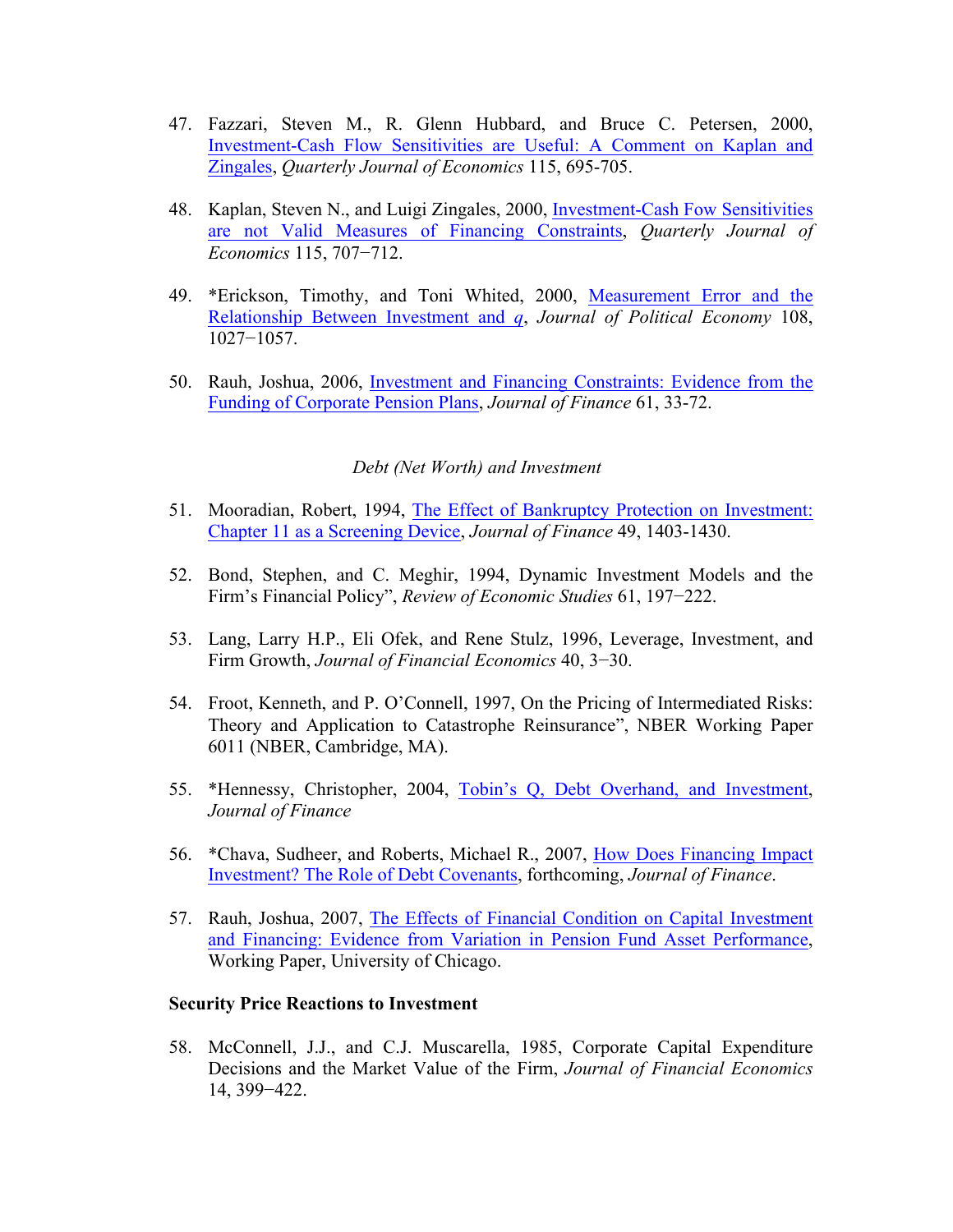# **Mergers and Acquisitions**

- 59. Lewellen, W.G., C. Loderer and A. Rosenfeld, 1985, Merger Decisions and Executive Stock Ownership in Acquiring Firms, *Journal of Accounting and Economics* 7, 209−231.
- 60. Roll, Richard, 1986, The Hubris Hypothesis of Corporate Takeovers", *Journal of Business* 59, 197−216.
- 61. \*Morck, Randall, Andrei Shleifer and Robert Vishny, 1990, Do Managerial Objectives Drive Bad Acquisitions", *Journal of Finance* 45, 31−48.
- 62. Lang, Larry H.P., Rene M. Stulz and Ralph A. Walkling, 1991, A Test of the Free Cash Flow Hypothesis: The Case of Bidder Returns, *Journal of Financial Economics* 29, 315−335.
- 63. \*Bertrand, Marianne, and Sendhil Mullainathan, 2003, Enjoying the Quiet Life? Corporate Governance and Managerial Preferences, *Journal of Political Economy*

### **FINANCIAL POLICY – CAPITAL STRUCTURE**

#### **Foundation**

64. Modigliani, Franco, and Merton Miller, 1958, The Cost of Capital, Corporation Finance and the Theory of Investment, *American Economic Review* 48, 261-297.

#### **Surveys**

- 65. Harris, Milton, and Artur Raviv, 1991, The Theory of Capital Structure, *Journal of Finance* 46, 297-355.
	- A. A detailed, if somewhat dated now, survey focusing on capital structure theories based on agency costs, asymmetric information, product/input market interactions, and corporate control considerations (excludes taxbased theories).
- 66. Myers, Stewart, 2003, The Financing of Corporations, *Handbook of the Economics of Finance*, Volume 1A, Eds. George M. Constantinides, Milton Harris, and Rene M. Stulz, Elsevier, Amsterdam.
	- A. A nice nontechnical survey of tradeoff, pecking order, and agency-based theories of capital structure from one of the pioneers in the field.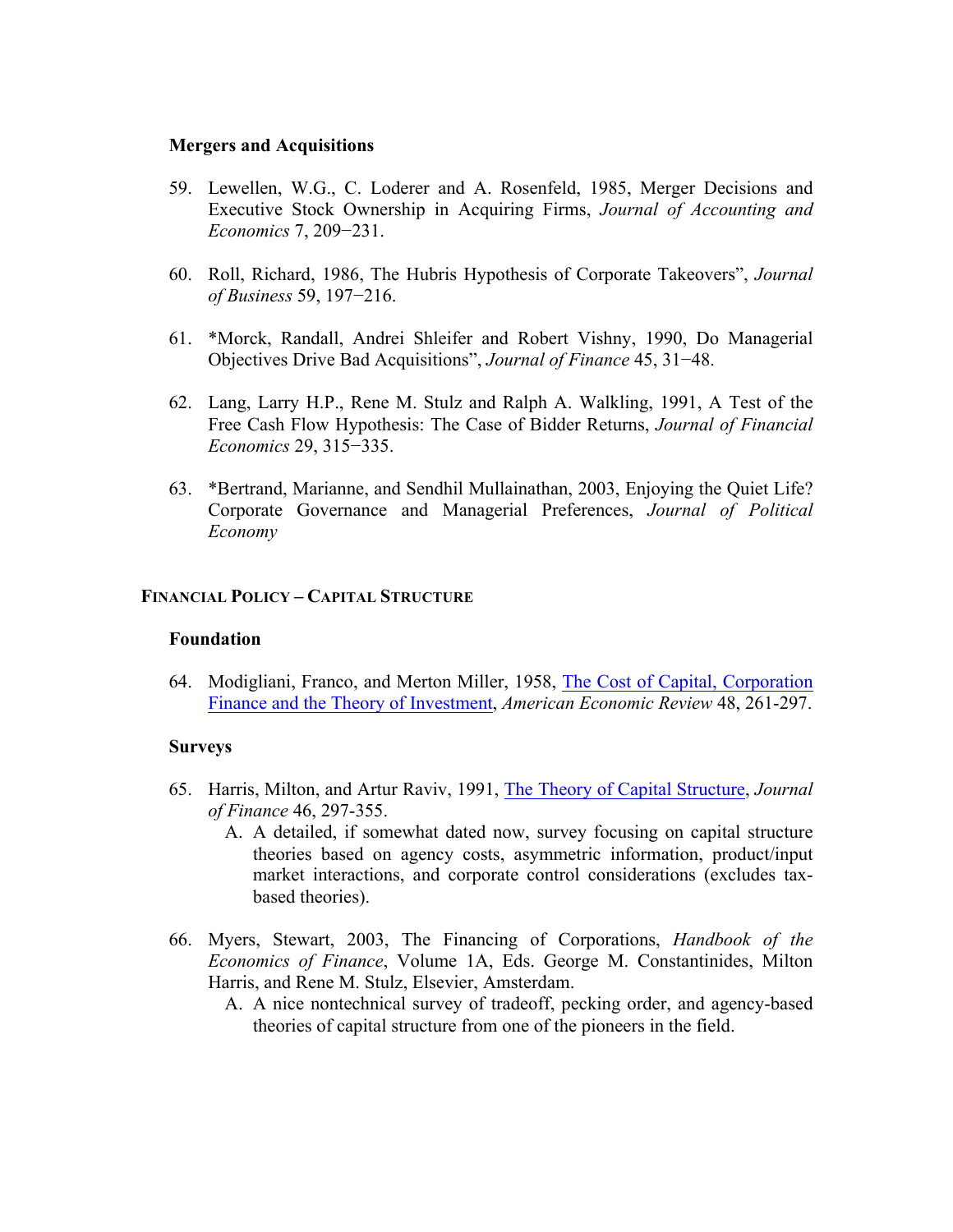67. Frank, Murray Z., and Vidhan Goyal, 2007, Tradeoff and Pecking Order Theories of Debt, *The Handbook of Empirical Corporate Finance*, Ed. Espen Eckbo, Elsevier, Amsterdam.

**A.** A more detailed and up-to-date compliment to Myers survey by two good empiricists.

68. Graham, John R., and Campbell Harvey, 2001, The Theory and Practice of Corporate Finance: Evidence from the Field, *Journal of Financial Economics* 60, 187–243.

### **General Studies**

### *Determinants of Leverage*

- 69. \*Titman, Sheridan, and Roberto Wessels, 1988, The Determinants of Capital Structure Choice, *Journal of Finance* 1-19.
- 70. Barclay, Michael, Clifford W. Smith, and Ross Watts, 1995, The Determinants of Corporate Leverage and Dividend Policies, *Journal of Applied Corporate Finance* 7, 4-19.
- 71. \*Rajan, Raghuram, and Luigi Zingales, 1995, What Do We Know About Capital Structure: Some Evidence from International Data, *Journal of Finance* 50, 1421-1460.
- 72. Welch, Ivo, 2004, Capital Structure and Stock Returns, *Journal of Political Economy* 112, 106-131.
- 73. \*Faulkender, Michael, and Mitchell A. Petersen, 2006, Does the Source of Capital Affect Capital Structure? *Review of Financial Studies* 19, pp-45-79.
- 74. Frank, Murray Z., and Vidhan K. Goyal, 2007, Capital structure decisions: Which factors are reliably important? Working Paper, University of Minnesota and HKUST.
- 75. \*Lemmon, Michael L., Michael R. Roberts, and Jaime F. Zender, 2007, Back to the Beginning: Persistence and the Cross-Section of Corporate Capital Structure, forthcoming *Journal of Finance*.

### *Determinants of Issuance Decisions*

- 76. Taggart, Robert A. Jr., 1977, A Model of Corporate Financing Decisions, *Journal of Finance* 32, 1467-1484.
- 77. \*Marsh, Paul, 1982, The choice between equity and debt: An empirical study, *Journal of Finance* 37, 121–144.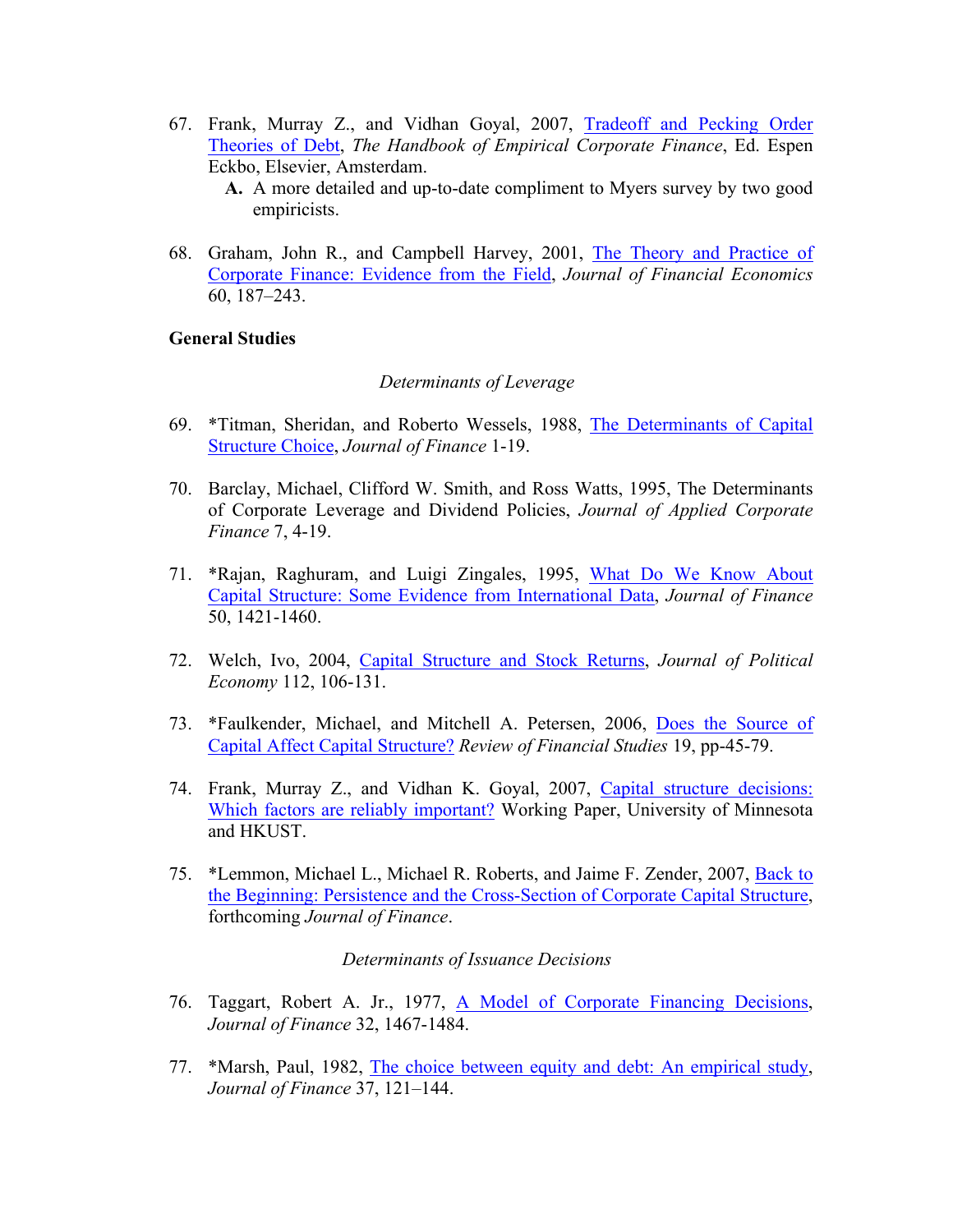- 78. Jung, Kooyul, Yong-Cheol Kim, and Rene Stulz, 1996, Timing, Investment Opportunities, Managerial Discretion, and the Security Issue Decision, *Journal of Financial Economics* 42, 159-185.
- 79. \*Hovakimian, Armen, Tim Opler, and Sheridan Titman, 2001, The Debt-Equity Choice, *Journal of Financial and Quantitative Analysis* 36, 1–24.

### **Market Timing**

- 80. \*Baker, Malcolm, and Jeff Wurgler, 2002, Market timing and capital structure, *Journal of Finance* 57, 1-32.
- 81. Alti, Aydogan, 2006, How Persistent is the Impact of Market Timing on Capital Structure? *Journal of Finance* 61, 1681-1710.

### **Target Capital Structure & Rebalancing**

- 82. Jalilvand, Abolhassan, and Robert S. Harris, 1984, Corporate Behavior in Adjusting to Capital Structure and Dividend Targets: An Econometric Study, *Journal of Finance* 39, 127-145.
- 83. \*Leary, Mark T., and Michael R. Roberts, 2005, Do Firms Rebalance Their Capital Structures? *Journal of Finance* 60, 2575-2619.
- 84. Flannery, Mark, and Kasturi Rangan, 2006, Partial Adjustment Towards Target Capital Structures, *Journal of Financial Economics* 79, 469–506.
- 85. Kayhan, Ayla, and Sheridan Titman, 2007, Firms' Histories and Their Capital Structures, *Journal of Financial Economics* 83, 1-32.

#### **Taxes**

- 86. Givoly, Dan, Carla Hayn, Aharon R. Ofer, and Oded Sarig, 1992, Taxes and Capital Structure: Evidence from Firms' Response to the Tax Reform Act of 1986, *Review of Financial Studies* 5, 331–355.
- 87. Fama, Eugene, and Kenneth R. French, 1998, Taxes, Financing Decisions and Firm Value, *Journal of Finance* 53, 819–843.
- 88. \*Graham, John, 2000, How big are the tax benefits of debt?, *Journal of Finance* 55, 1901-1941.
- 89. Graham, John, 2003, Taxes and Corporate Finance: A Review, *Review of Financial Studies* 16, 1075-1129.
- 90. Graham, John R., and A L. Tucker, 2006, Tax shelters and corporate debt policy, *Journal of Financial Economics* 81, 563–594.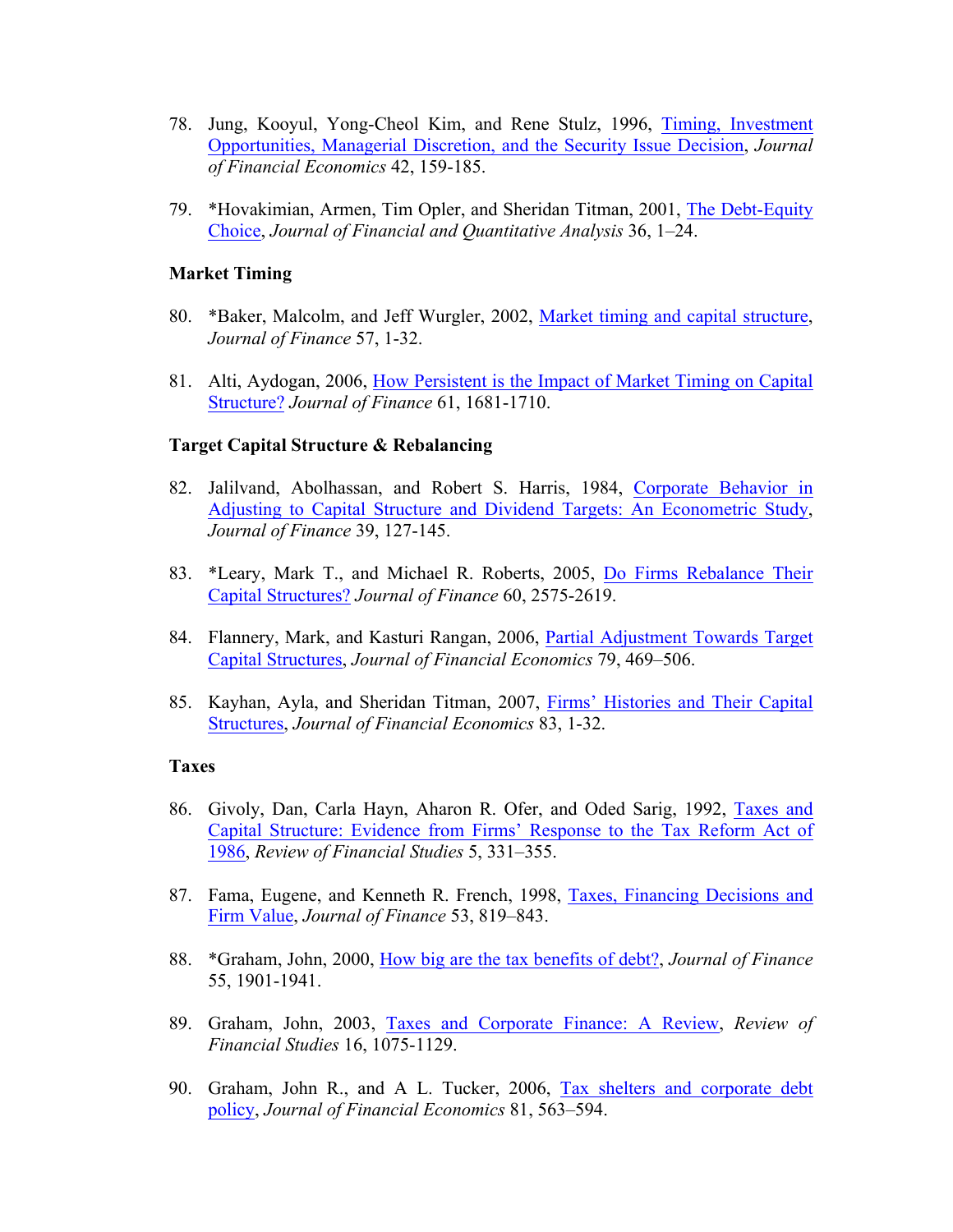91. Lewellen, Jonathan, and Katerina Lewellen, 2006, Internal Equity, Taxes, and Capital Structure, Working Paper, Dartmouth University.

#### **Bankruptcy and Distress**

- 92. Warner, Jerome B., 1977, Bankruptcy Costs: Some Evidence, *Journal of Finance* 32, 337–347.
- 93. \*Haugen, Robert A., and Lemma W. Senbet, 1978, The Insignificance of Bankruptcy Costs to the Theory of Optimal Capital Structure, *Journal of Finance* 33, 383–393.
- 94. Franks, Julian, and Walter Torous, 1989, An Empirical Investigation of United States Firms in Reorganization, *Journal of Finance* 44, 747-769.
- 95. Gilson, Stuart, Kose John, and Larry Lang, 1990, Troubled Debt Restructurings: An Empirical Study of Private Restructurings of Firms in Default, *Journal of Financial Economics* 27, 315-353.
- 96. Weiss, Lawrence A., 1990, Bankruptcy Resolution: Direct Costs and Violation of Priority of Claims, *Journal of Financial Economics* 27, 419-444.
- 97. Asquith, Paul, Robert Gertner, and David Scharfstein, 1994, Anatomy of Financial Distress: An Examination of Junk-Bond Issuers, *Quarterly Journal of Economics* 109, 625-658.
- 98. Franks, Julian, and Walter Torous, A Comparison of Financial recontracting in Distressed Exchanges and Chapter 11 Reorganizations, *Journal of Financial Economics* 35, 349-370.
- 99. \*Gilson, Stuart C., 1997, Transactions Costs and Capital Structure Choice: Evidence from Financially Distressed Firms, *Journal of Finance* 52, 161-196.
- 100. \*Andrade, Gregor, and Steven N. Kaplan, 1998, How Costly is Financial (Not Economic) Distress? Evidence from Highly Leverage Transactions that Became Distressed, *Journal of Finance* 53, 1443-1493.
- 101. \*Pulvino, Todd, 1998, Do Asset Fire Sales Exist? An Empirical Investigation of Commercial Aircraft Transactions, *Journal of Finance* 53, 939-978.
- 102. Gilson, Stuart, Edith Hotchkiss, and Richard Ruback, 2000, Valuation of Bankrupt Firms, *Review of Financial Studies* 13, 43-74..

## **Pecking Order (and Versus Tradeoff)**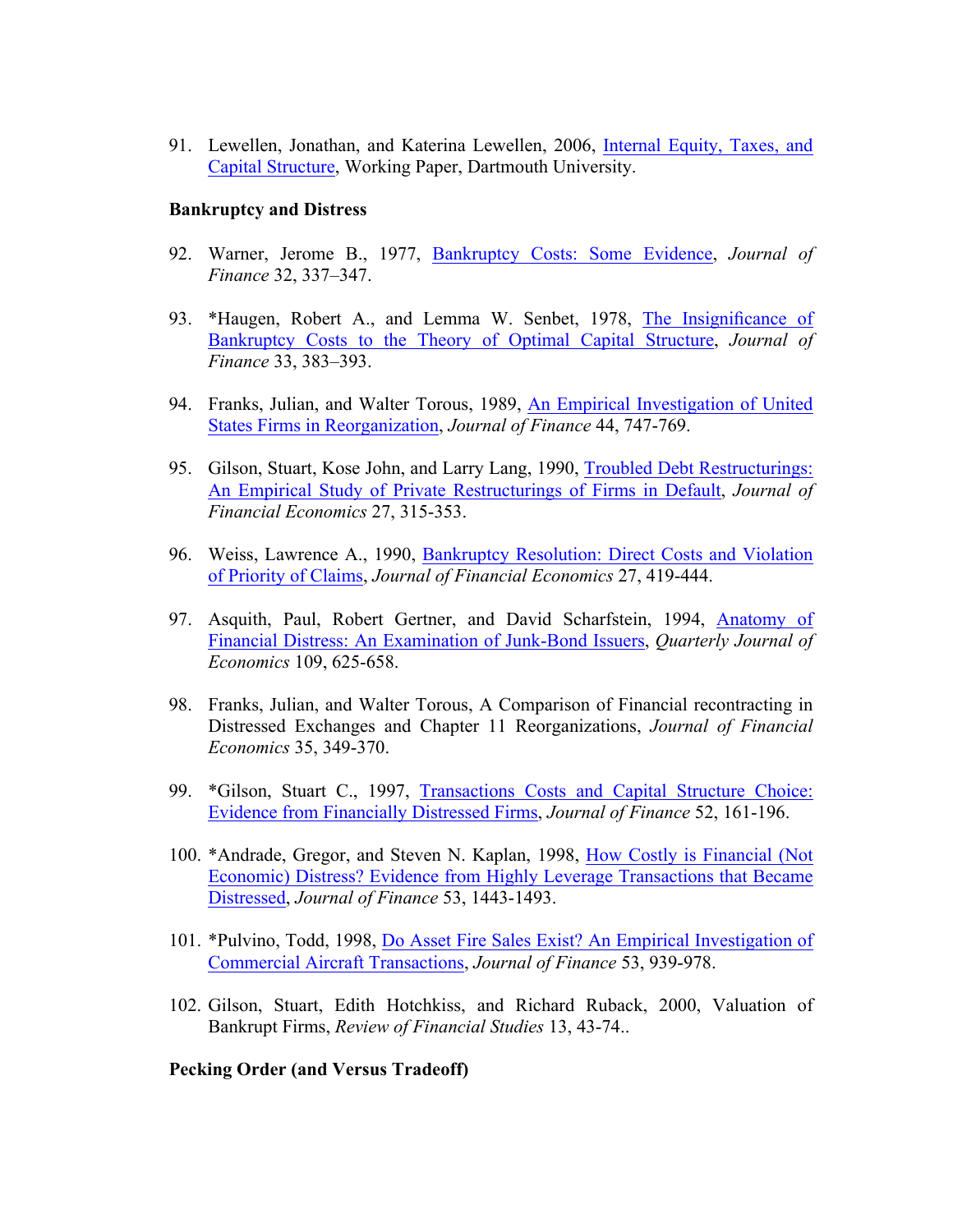- 103. \*Shyam-Sunder, Lakshmi, and Stewart Myers, 2001, Testing Static Tradeoff Against Pecking Order Models of Capital Structure, *Journal of Financial Economics* 51, 219-244.
- 104. \*Chirinko, R., and A. Singha, 2000, Testing static trade-off against pecking order models of capital structure: A critical comment, *Journal of Financial Economics* 58, 417–425.
- 105. Fama, Euegene, and Kenneth R. French, 2002, Testing Trade-off and Pecking Order Predictions about Dividends and Debt, *Review of Financial Studies* 15, 1– 33.
- 106. \*Frank, Murray and Vidham Goyal, 2003, Testing the pecking order theory of capital structure, *Journal of Financial Economics* 67, 217-248.
- 107. Lemmon, Michael, and Jamie F. Zender, 2005, Debt Capacity and Tests of Capital Structure Theories, Working Paper, University of Utah.
- 108. Fama, Eugene, and Kenneth R. French, 2005, Financing Decisions: Who Issues Stock?, *Journal of Financial Economics* 76, 549-582.
- 109. \*Leary, Mark T., and Michael R. Roberts, 2007, The Pecking Order, Debt Capacity, and Information Asymmetry, Working Paper, The Wharton School.

### **Information Asymmetry**

- 110. Chang, X., Sudipto Dasgupta, and Giles Hillary, 2006, Analyst Coverage and Financing Decisions, *Journal of Finance* 61, 3009–3048.
- 111. Gomes, Armando, and Gordon Phillips, 2006, Private and Public Security Issuance by Public Firms: The Role of Asymmetric Information, Working Paper, University of Maryland.

#### **Agency Costs**

- 112. Crutchley, C.E., and R.S. Hansen, 1989, A Test of the Agency Theory of Managerial Ownership, Corporate Leverage, and Corporate Dividends, *Financial Management* 18, 36–46.
- 113. \*Roberts, Michael R. and Amir Sufi, 2009, Control rights and capital structure: An empirical investigation, *Journal of Finance* 64, 1657-1695.
- 114. Barclay, Michael, Erwan Morellec, and Clifford W. Smith, 2006, On the Debt Capacity of Growth Options, *Journal of Business* 79, 37-59.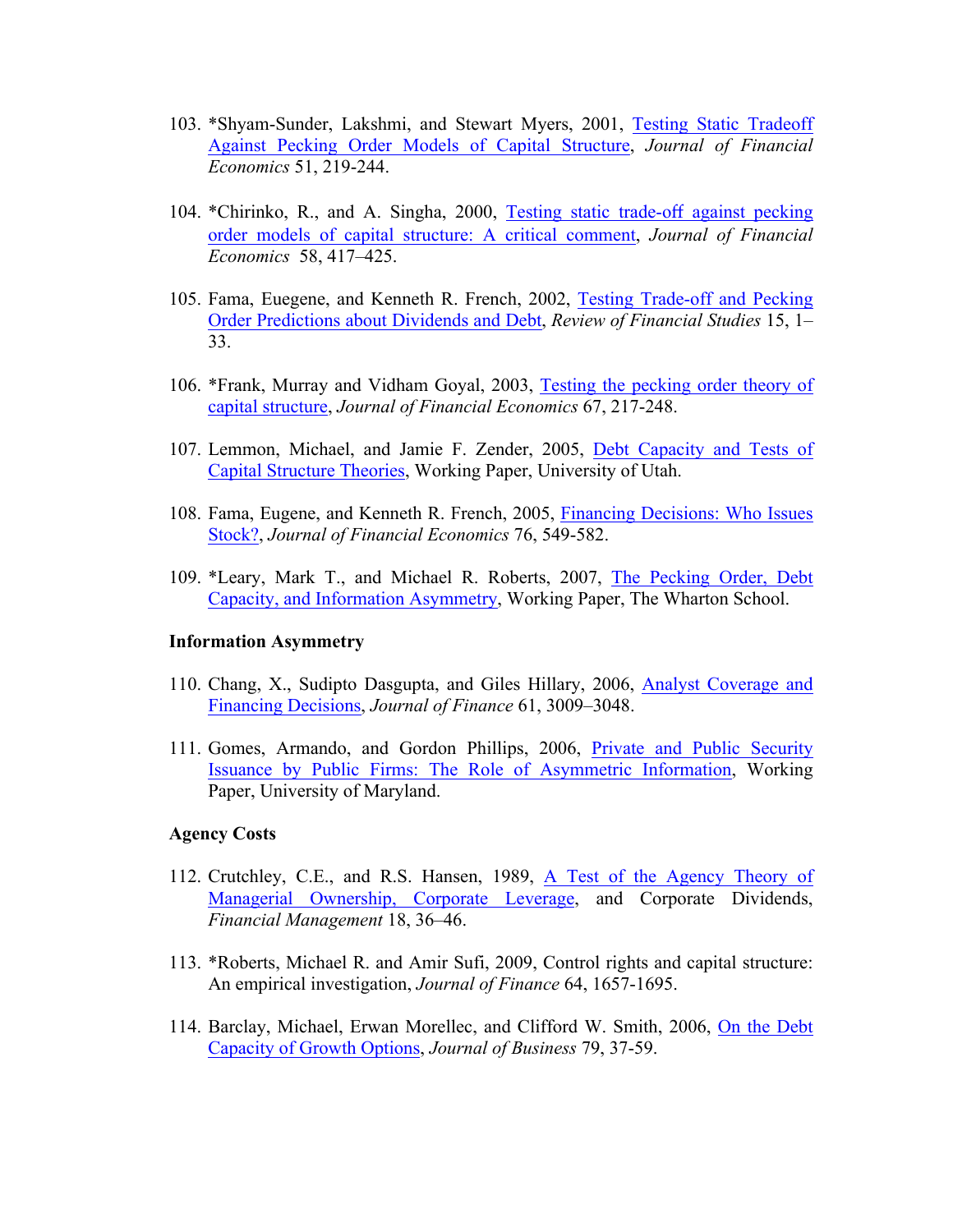# **The Macroeconomy and Capital Structure**

- 115. \*Korajczyk, Robert A., and Amnon Levy, 2003, Capital Structure Choice: Macroeconomic Conditions and Fnancial Constraints, *Journal of Financial Economics* 68, 75–109.
- 116. Bernanke, Ben S., and John Y. Campbell, 1988, Is There a Corporate Debt Crisis?, *Brookings Papers on Economic Activity* 1, 83-125.

# **Product Market Competition/Industry and Capital Structure**

- 117. \*Chevalier, Judith, 1995, Do LBO Supermarkets Charge More? An Empirical Analysis of the Effects of LBOs on Supermarket Pricing, *Journal of Finance* 50, 1095-1112.
- 118. \*Chevalier, Judith, 1995, Capital Structure and Product Market Competition: Empirical Evidence from the Supermarket Industry, *American Economic Review* 85, 415-435.
- 119. Phillips, Gordon, 1995, Increased Debt and Industry Product Markets: An Empirical Analysis, *Journal of Financial Economics* 37, 189-238.
- 120. Campello, Murillo, 2003, Capital Structure and Product Markets Interactions: Evidence from Business Cycles, *Journal of Financial Economics* 68, 353-378.
- 121. Mackay, Peter, and Gordon M. Phillips, 2005, How Does Industry Affect Firm Fnancial Structure?, *Review of Financial Studies* 18, 1433–1466.

#### **Low Leverage and Debt Conservatism**

- 122. Minton, Bernadette A., and Karen H. Wruck, 2001, Financial Conservatism: Evidence on Capital Structure from Low Leverage Firms, University of Ohio Working Paper No. 2001-6.
- 123. Lemmon, Michael L., and Jaime F. Zender, 2001, Looking Under the Lamppost: An Empirical Examination of the Determinants of Capital Structure, Working Paper, University of Utah.
- 124. Molina, Carlos A., 2005, Are Firms Underleveraged? An Examination of the Effect of Leverage on Default Probabilities, *Journal of Finance* 60, 1427–1459.
- 125. Strebulaev, Ilya….

# **Security Price Implications of Financing Events**

126. Masulis, Ronald W., 1980, The Effects of Capital Structure Change on Security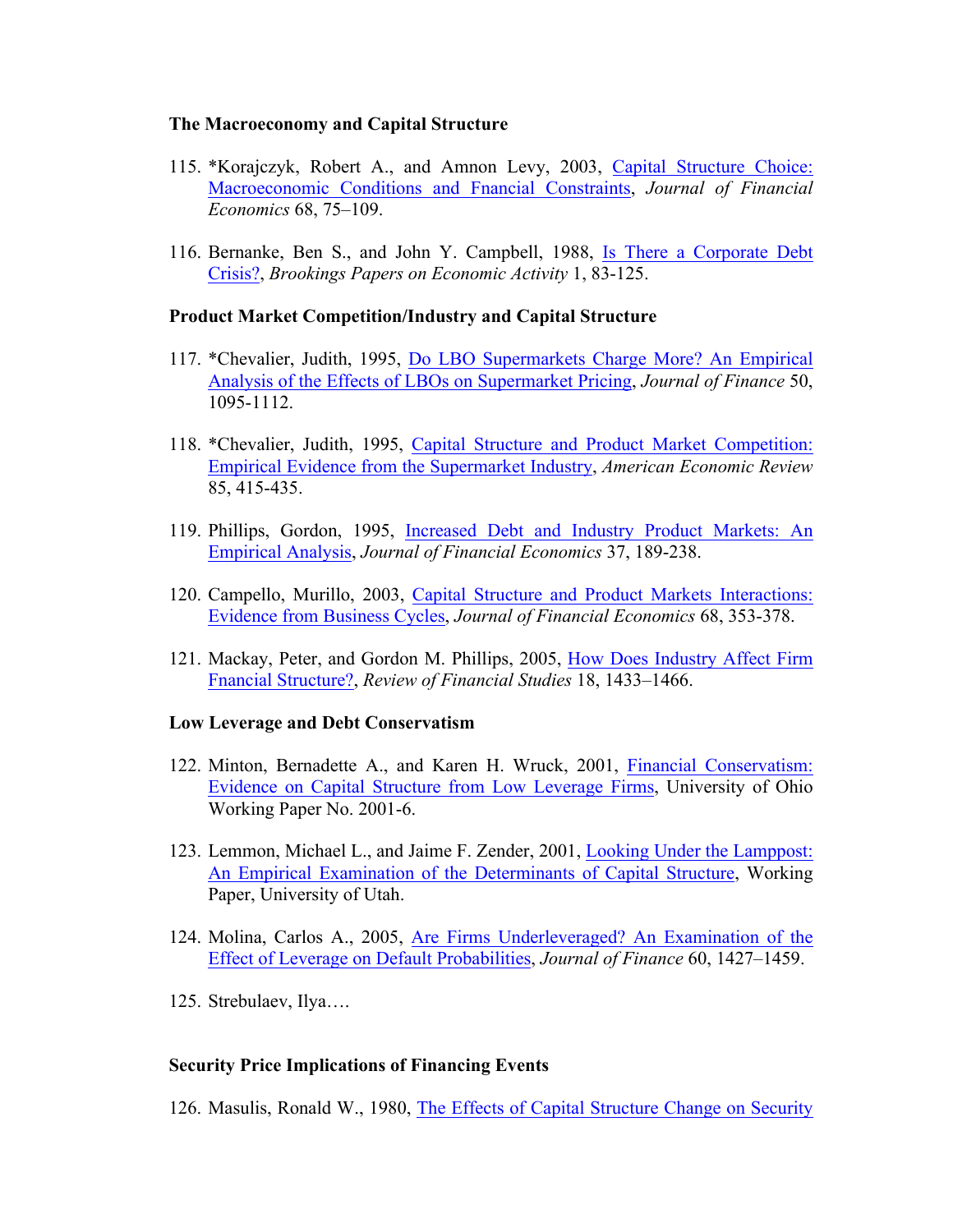Prices: A study of Exchange Offers, *Journal of Financial Economics* 8, 139- 177.

- 127. Masulis, Ronald W., 1980, Stock Repurchase by Tender Offer: An Analysis of the Causes of Common Stock Price Changes, *Journal of Finance* 35, 305–319.
- 128. Masulis, Ronald W., and Ashok N. Korwar, 1986, Seasoned Equity Offerings: An Empirical Investigation, *Journal of Financial Economics* 15, 91–118.
- 129. Mikkelson, Wayne H., and Megan M. Partch, 1986, Valuation Effects of Security Offerings and the Issuance Process, *Journal of Financial Economics* 15, 31–60.
- 130. Asquity, Paul, and Mullins, 1986, Equity Issues and Offering Dilution, *Journal of Financial Economics* 15:61−89.

### **FINANCIAL CONTRACTING, SECURITY DESIGN & RENEGOTIATION**

#### **Surveys**

131. Roberts, Michael R and Amir Sufi, 2009, Financial contracting: A survey of empirical research and future directions, Andrew Lo and Robert Merton (eds.), *Annual Reviews* vol. 1.

### **Collateral**

- 132. John, Kose, Anthony Lynch, and Manju Puri, 2003, Credit ratings collateral, and loan characteristics: Implications for yield, *Journal of Business* 76, 371-409.
- 133. Benmech, Effi, Mark Garmaise, and Toby Moskowitz, 2005, Do liquidation values affect financial contracts? Evidence from commercial loan contracts and zonging regulation, *Quarterly Journal of Economics* 120, 1121-1154.
- 134. Benmech, Effi and Nittai Bergman, 2005, Collateral pricing, *Journal of Finance*  91, 339-360.

#### **Renegotiation**

- 135. Gilson, Stuart, 1990, Bankruptcy, boards, banks, and blockholders: Evidence on changes in corporate ownership and control when firms default, *Journal of Financial Economics* 27, 355-387.
- 136. Roberts, Michael R, and Amir Sufi, 2009, Renegotiation of financial contracts: Evidence from private credit agreements, *Journal of Financial Economics* 93, 159-184.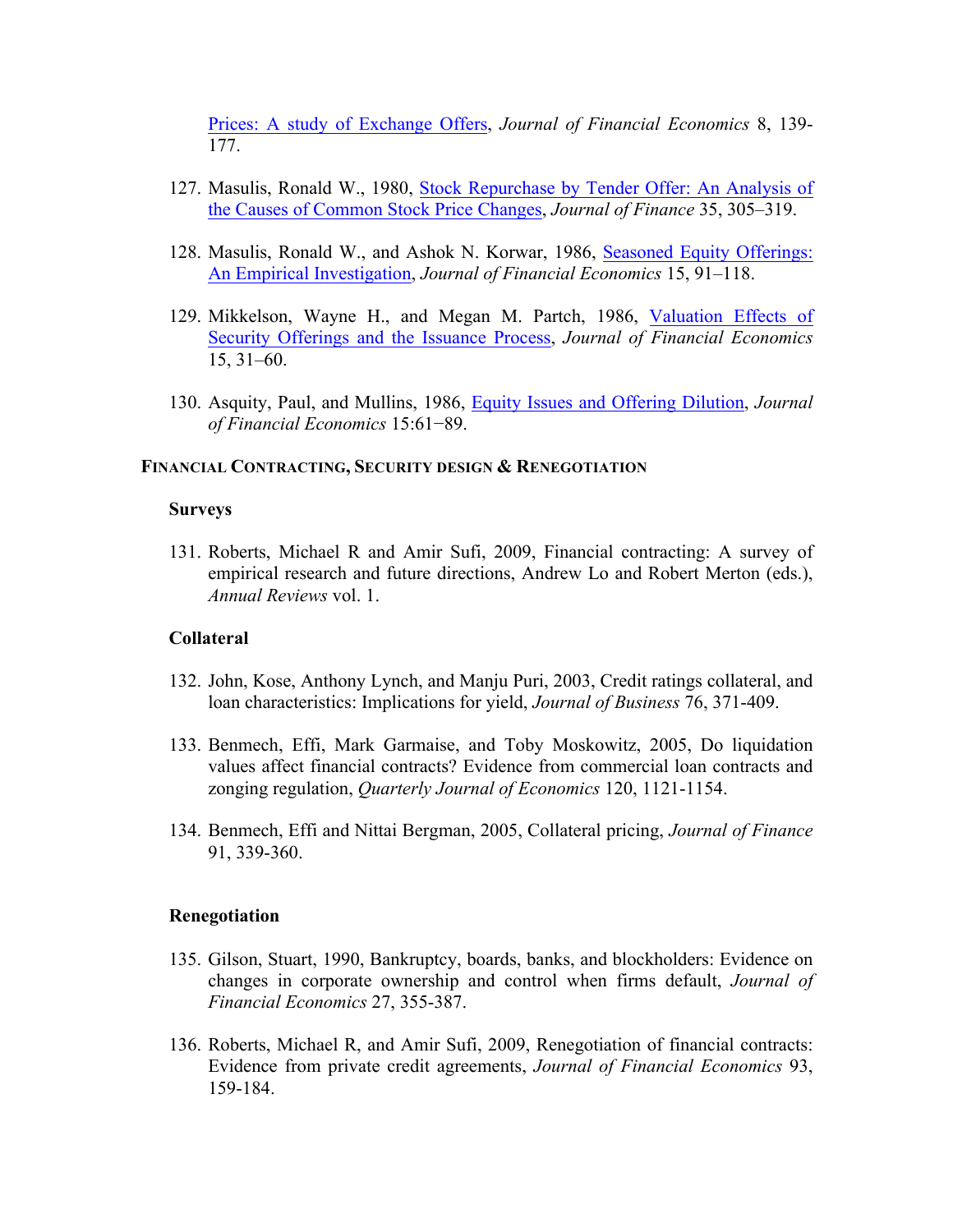137. Benmelech, Effi and Nittai Bergman, 2008, Liquidation values and the credibility of financial contract renegotiation: Evidence from US airlines, *Quarterly Journal of Economics* 123, 1635-1677.

#### **FINANCIAL POLICY - LIQUIDITY**

- 138. Opler, Timothy, Larry Pinkowitz, and Rene Stulz, 1999, The determinants and implications of corporate cash holdings, *Journal of Financial Economics* 14, 1059-1082.
- 139. Faulkender, Michael and Rong Wang, 2006, Corporate financial policy and the value of cash, *Journal of Finance* 61, 1957-1990.
- 140. Foley, C. Fritz, Jay Hartzell, Sheridan Titman, and Garry J. Twite, 2007, Why do firms hold so much cash? A tax-based explanation, *Journal of Financial Economics* 86, 579-607.
- 141. Dittmar, Amy, and Jan Mahrt-Smith, 2007, Corporate governance and the value of cash holdings, *Journal of Financial Economics* 83, 599-634.
- 142. Haushalter, David, Sandy Klasa, and William Maxwell, 2007, The influence of product market dynamics on the firm's cash holdings and hedging behavior, *Journal of Financial Economics* 84, 797-825.
- 143. Harford, Jarrad, Sattar Mansi, and William Maxwell, 2008, Corporate governance and a firm's cash holdings, *Journal of Financial Economics* 87, 535-555.
- 144. Riddick, Leigh A. and Toni M. Whited, 2008, The corporate propensity to save, forthcoming *Journal of Finance*.
- 145. Sufi, Amir, 2009, Bank lines of credit in corporate finance: An empirical analysis, *Review of Financial Studies* 22, 1057-1088.
- 146. Bates, Thomas, Kathleen M. Kahle, and Rene Stulz, 2010, Why do US firms hold so much more cash than they used to? Forthcoming *Journal of Finance*.

#### **FINANCIAL POLICY – PAYOUT POLICY**

#### **Foundation**

147. Miller, Merton and Franco Modigliani, 1961, Dividend Policy, Growth and the Valuation of Shares, *Journal of Business* 34, 411-433.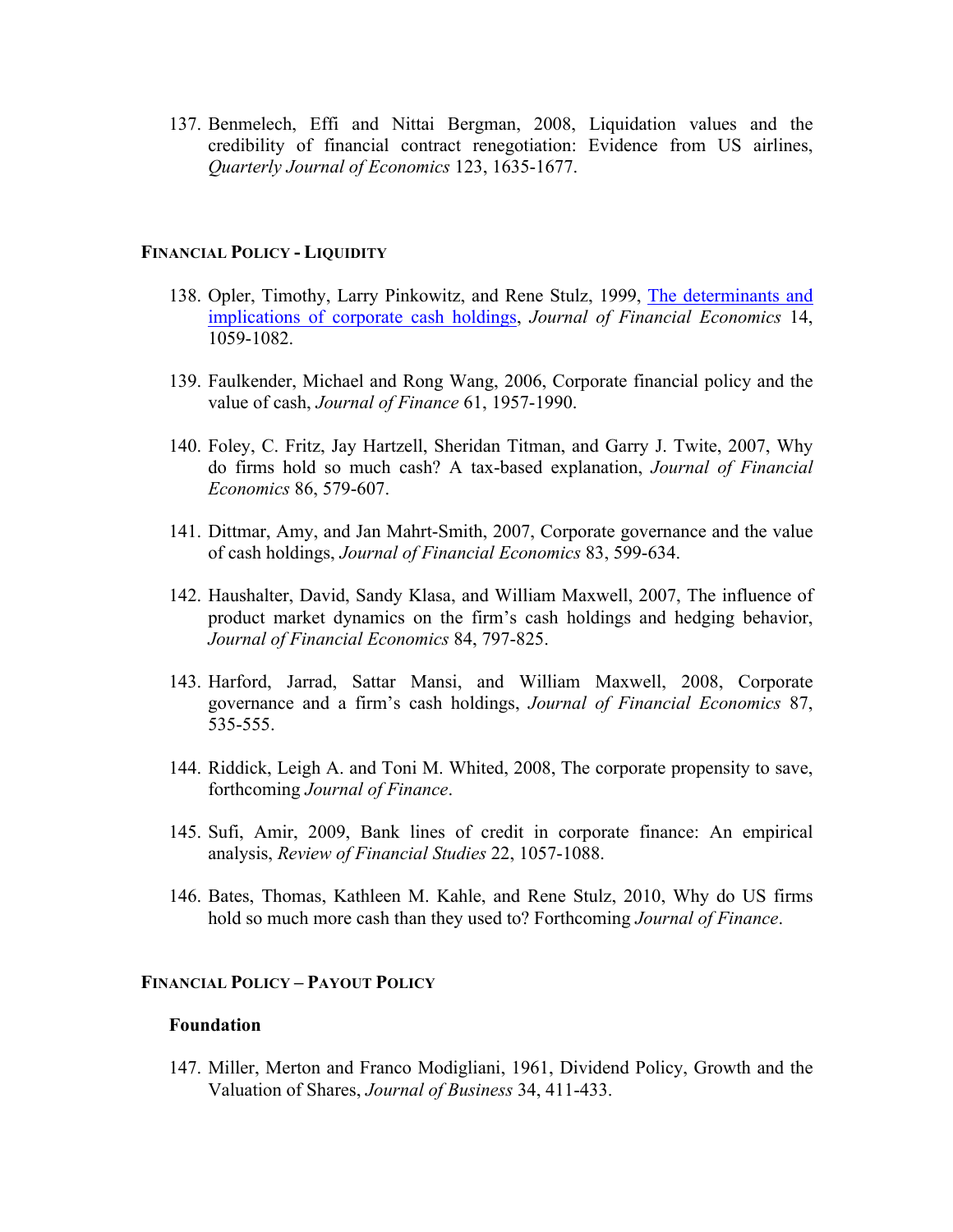#### **Surveys**

- 148. Allen, Franklin, and Roni Michael, 2003, Payout Policy, *Handbook of the Economics of Finance*, Volume 1A, Eds. George M. Constantinides, Milton Harris, and Rene M. Stulz, Elsevier, Amsterdam.
- 149. Brav, Alon, John R. Graham, Campbell Harvey and Roni Michaely, 2005, Payout Policy in the 21st Century, *Journal of Financial Economics* 77, 483-527.

#### **Smoothing**

- 150. Lintner, John, 1956, Distribution of Incomes of Corporations Among Dividends, Retained Earnings, and Taxes, *American Economic Review* 46, 97-113.
- 151. Fama, Eugene F. and Harvey Babiak, 1968, Dividend Policy: An Empirical Analysis, *Journal of the American Statistical Association* 63, 1132-1161.

#### **Taxes**

#### *Static Models*

152. Elton, Edward and Martin Gruber, 1970, Marginal Stockholders' Tax Rates and the Clientele Effect, *Review of Economics and Statistics* 52, 68-74.

#### *The Role of Risk*

(These are more asset pricing studies of dividend yields.)

- 153. Black, Fischer, and Myron Scholes, 1974, The Effects of Dividend Yield and Dividend Policy on Common Stock Prices and Returns, *Journal of Financial Economics*, 1, 1-22.
- 154. Blume, Marshal E., Jean Crockett and Irwin Friend, 1974, Stock Ownership in the United States: Characteristics and Trends, *Survey of Current Business*, 16- 40.
- 155. Long, John B., 1977, Efficient Portfolio Choice with Differential Taxation of Dividend and Capital Gains, *Journal of Financial Economics* 5, 25-53.
- 156. Lewellen, Wilbur G., Kenneth L. Stanley, Ronald C. Lease and Gary G. Schlarbaum, 1978, Some Direct Evidence on the Dividend Clientele Phenomenon, *Journal of Finance* 33, 1385-1399.
- 157. Litzenberger, Robert and Krishna Ramaswamy, 1979, The Effects of Personal Taxes and Dividends on Capital Asset Prices: Theory and Empirical Evidence, *Journal of Financial Economics* 7, 163-195.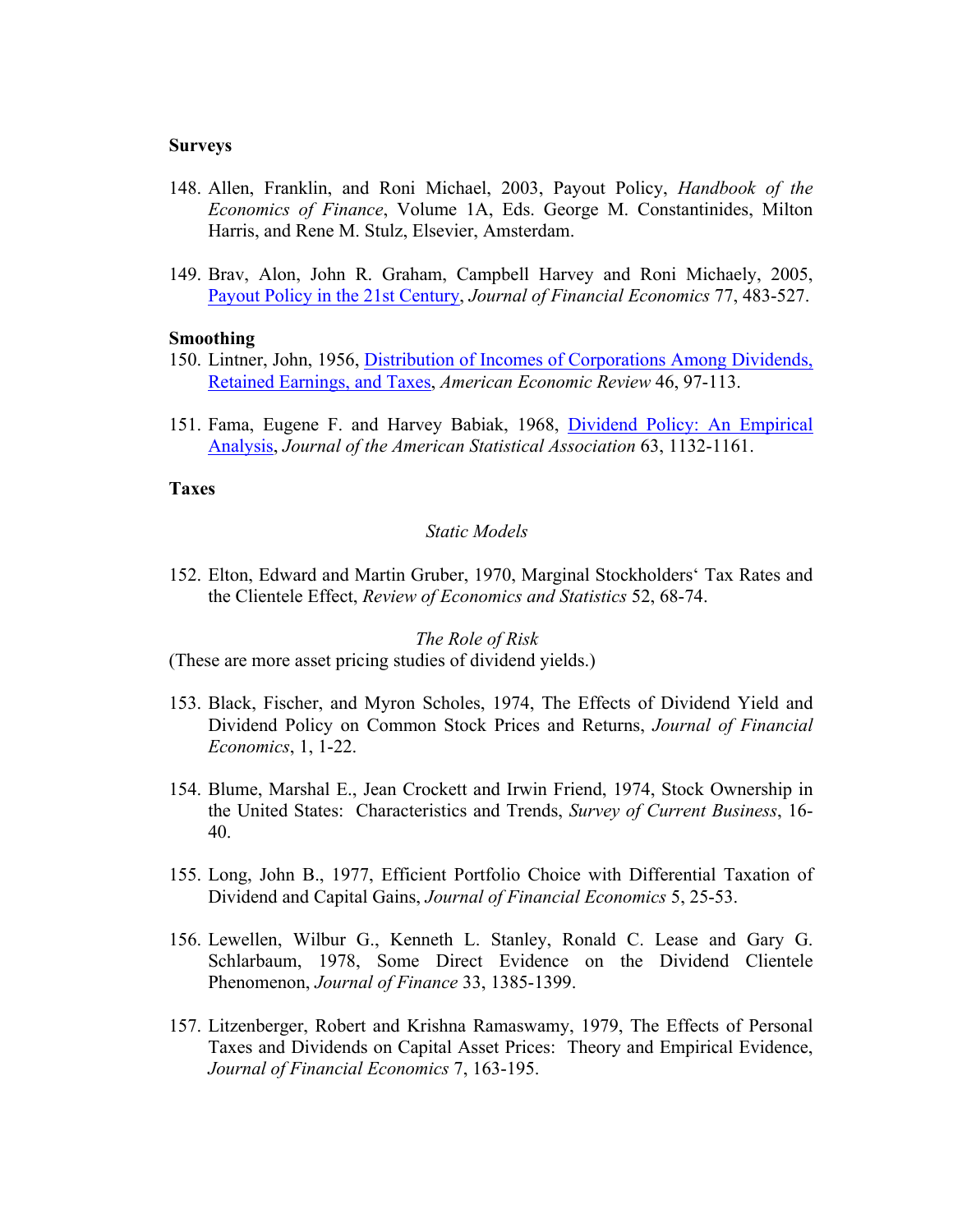- 158. Rosenberg, Bar and Vinay Marathe, 1979, Tests of Capital Asset Pricing Hypotheses, *Research in Finance* 1, 115-224.
- 159. Blume, Marshal E., 1980, Stock Return and Dividend Yield: Some More Evidence, *Review of Economics and Statistics* 62, 567-577.
- 160. Litzenberger, Robert and Krishna Ramaswamy, 1980, Dividends, Short Selling Restrictions, Tax Induced Investor Clientele and Market Equilibrium, *Journal of Finance* 35, 469-482.
- 161. Litzenberger, Robert and Krishna Ramaswamy, 1982, The Effects of Dividends on Common Stock Prices: Tax Effects or Information Effects?, *Journal of Finance* 37, 429-443.
- 162. Miller, Merton and Myron Scholes, 1982, Dividends and Taxes: Empirical Evidence, *Journal of Political Economy* 90, 1118-1141.
- 163. Morgan, Ian G., 1982, Dividends and Capital Asset Prices, *Journal of Finance* 37, 1071-1086.
- 164. Poterba, James and Lawrence H. Summers, 1984, New Evidence that Taxes Affect the Valuation of Dividends, *Journal of Finance* 39, 1397-1415.
- 165. Keim, Don, 1985, Dividend Yields and Stock Returns: Implications of Abnormal January Returns, *Journal of Financial Economics* 14, 473-489.
- 166. Chen, Nai Fu, Bruce Grundy and Robert F. Stambaugh, 1990, Changing Risk, Changing Risk Premiums, and Dividend Yield Effects, *Journal of Business* 63, S51-S70.
- 167. Kalay, Avner and Roni Michaely, 2000, Dividends and Taxes: A Reexamination, *Financial Management* 29,.

#### *Dynamic Models*

- 168. Kalay, Avner, 1982, The Ex-dividend Day Behavior of Stock Prices: A Reexamination of the Clientele Effect, *Journal of Finance* 37, 1059-1070.
- 169. Peterson, Pamela, David Peterson and James Ang, 1985, Direct Evidence on the Marginal Rate of Taxation on Dividend Income, *Journal of Financial Economics* 14, 267-282.
- 170. Lakonishok, Joseph and Theo Vermaelen, 1986, Tax Induced Trading Around Ex-dividend Dates, *Journal of Financial Economics* 16, 287-319.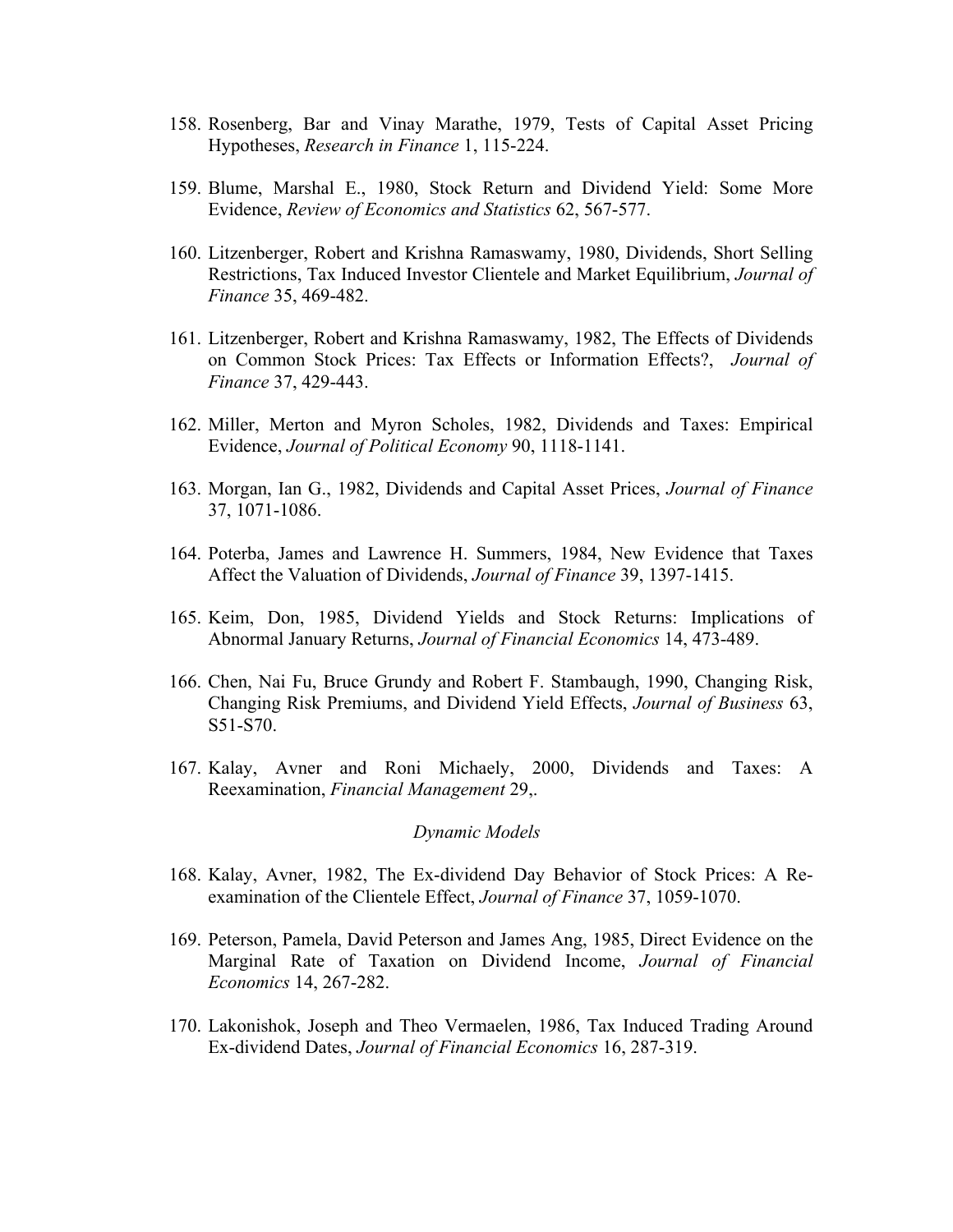- 171. Barclay, Michael, 1987, Dividends, Taxes, and Common Stock Prices: The Exdividend Day Behavior of Common Stock Prices Before the Income Tax, *Journal of Financial Economics* 14, 31-44.
- 172. Karpoff, Jonathan M. and Ralph A. Walkling, 1988, Short-Term Trading around Ex-Dividend Days: Additional Evidence, *Journal of Financial Economics* 21, 291-298.
- 173. Karpoff, Jonathan M. and Ralph A. Walkling, 1990, Dividend Capture in NASDAQ Stocks, *Journal of Financial Economics* 28, 39-66.
- 174. Michaely, Roni, 1991, Ex-dividend Day Stock Price Behavior: The Case of the 1986 Tax Reform Act, *Journal of Finance* 46, 845-860.
- 175. Kato, Kiyoshi and Uri Loewenstein, 1995, The Ex-dividend-day Behavior of Stock Prices: The Case of Japan, *Review of Financial Studies* 8, 817-847.
- 176. Michaely, Roni and Maurizio Murgia, 1995, The Effect of Tax Heterogeneity on Prices and Volume Around the Ex-dividend Day: Evidence from the Milan Stock Exchange, *Review of Financial Studies*,.
- 177. Michaely, Roni and Jean-Luc Vila, 1995, Investors' Heterogeneity, Prices and Volume Around the Ex-Dividend Day, *Journal of Financial and Quantitative Analysis* 30, 171-198.
- 178. Michaely, Roni and Jean-Luc Vila, 1996, Trading Volume with Private Valuations: Evidence from the Ex-dividend Day, *Review of Financial Studies* 9, 471-510.
- 179. Bali, Rakesh and Gailen Hite, 1998, Ex-dividend day stock price behavior: discreteness or tax-induced clientele? *Journal of Financial Economics* 47, 127- 159.
- 180. Frank, Murray and Ravi Jagannathan, 1998, Why do stock prices drop by less than the value of the dividend? Evidence from a country without taxes, *Journal of Financial Economics* 47, 161-188.
- 181. Green, Richard, and Kristian Rydqvist, 1999, Ex-day Behavior with Dividend Preference and Limitation to Short-Term Arbitrage: The Case of Swedish Lottery Bonds, *Journal of Financial Economics* 53, 145-187.
- 182. Koski, Jennifer, and Roni Michaely, 2000, Prices, Liquidity and the Information Content of Trades, *Review of Financial Studies* 13, 659-696.
- 183. Graham, John R., Roni Michael, and Michael R. Roberts, 2003, Do Price Discreteness and Transaction Costs Affect Stock Returns? Comparing Ex-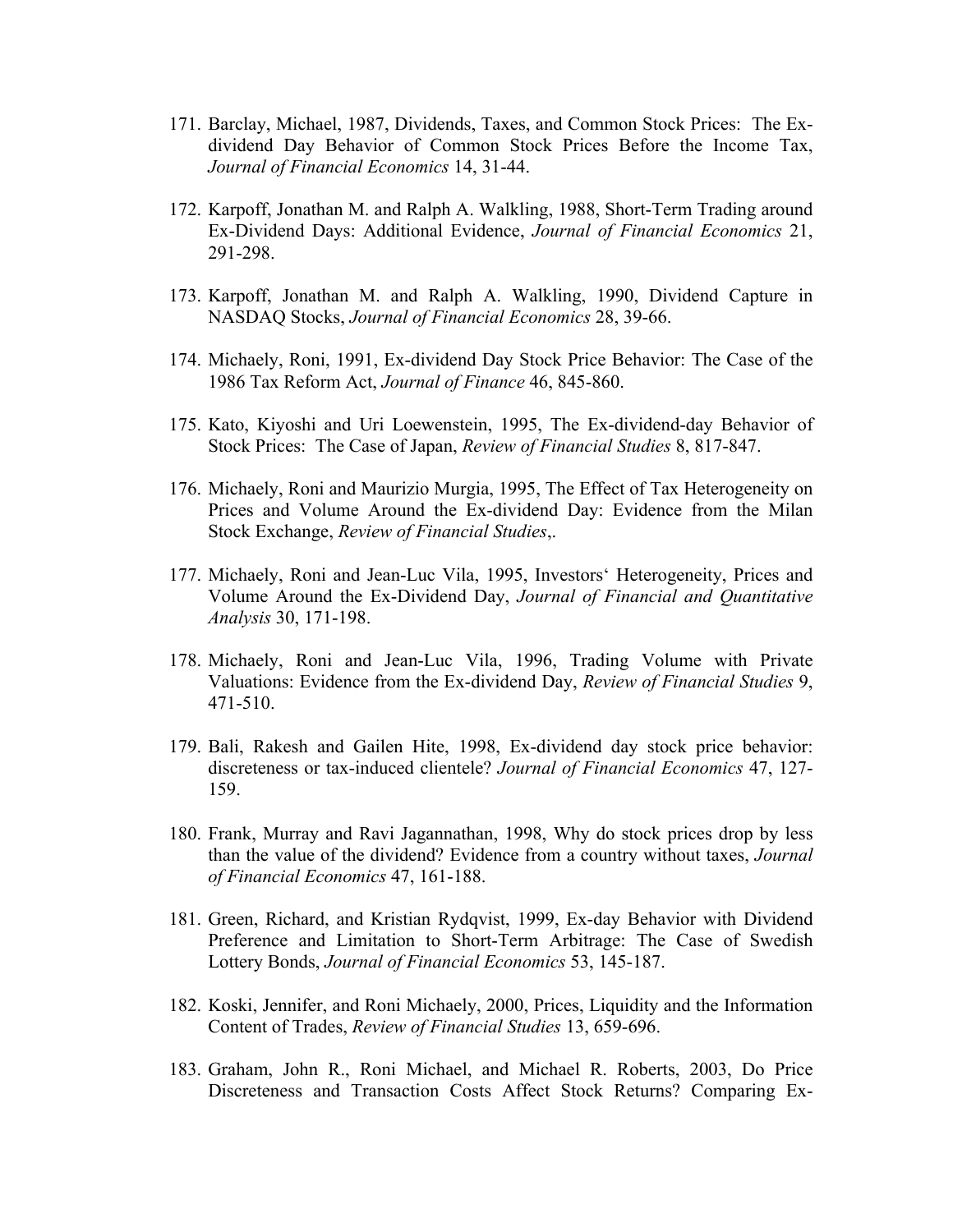Dividend Pricing Before and After Decimalization, *Journal of Finance* 58, 2611-2635.

### **Information/Signaling**

*Payout Policy and Future Earnings*

- 184. Watts, Ross, 1973, The Information Content of Dividends, *Journal of Business* 46, 191-211.
- 185. Gonedes, Nicholas J., 1978, Corporate Signaling, External Accounting, and Capital Market Equilibrium: Evidence on Dividends, Income, and Extraordinary Items, *Journal of Accounting Research* 16, 26-79.
- 186. Brickley, James, 1983, Shareholders Wealth, Information Signaling, and the Specially Designated Dividend: An Empirical Study, *Journal of Financial Economics* 12, 187-209.
- 187. Penman, Stephen H., 1983, The Predictive Content of Earnings Forecasts and Dividends, *Journal of Finance* 38, 1181-1199.
- 188. Eades, Ken, Pat Hess and Han E. Kim, 1984, On Interpreting Security Returns During the Ex-dividend Period, *Journal of Financial Economics* 13, 3-34.
- 189. Ofer, Aharon R. and Daniel R. Siegel, 1987, Corporate Financial Policy, Information, and Market Expectations: An Empirical Investigation of Dividends, *Journal of Finance* 42, 889-911.
- 190. DeAngelo, Harry, Linda DeAngelo, and Douglas Skinner, 1996, Reversal of Fortune, Dividend Signaling and the Disappearance of Sustained Earnings Growth, *Journal of Financial Economics* 40, 341-371.
- 191. Nissim, Doron, and Amir Ziv, 2001, Dividend changes and future profitability, *Journal of Finance* 61, 2111-2134.

#### *Payout Policy and Security Prices*

- 192. Pettit, R. Richardson, 1972, Dividend Announcements, Security Performance, and Capital Market Efficiency, *Journal of Finance* 27, 993-1007. A. Dividend increases (decreases) are met with price increases (decreases).
- 193. Charest, Guy, 1978, Dividend Information, Stock Returns and Market Efficiency œ II, *Journal of Financial Economics* 6, 297-330.
	- A. Abnormal performance of 4% in the year leading up to a dividend increase month and -12% for dividend decreasing firms.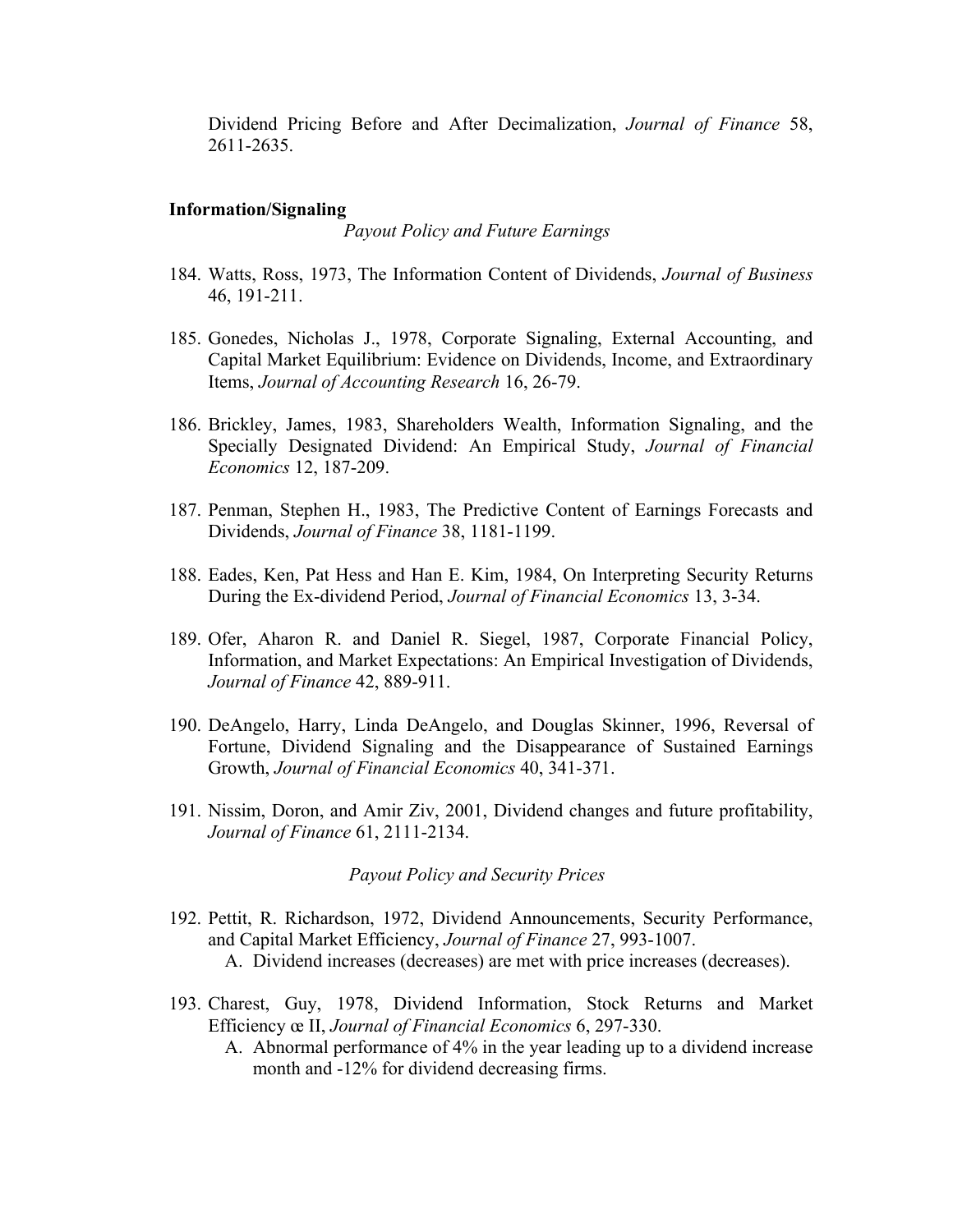- B. 4% abnormal return in 2 years after dividend increase and -8% for dividend decreasing firms.
- 194. Aharony, Joseph and Itzhak Swary, 1980, Quarterly Dividend And Earnings Announcements and Stockholders' Returns: An Empirical Analysis, *Journal of Finance* 35, 1-12.
	- A. Dividend increases (decreases) are met with price increases (decreases) even after controlling for contemporaneous earnings announcements.
- 195. Asquith, Paul and David W. Mullins, Jr., 1983, The Impact Of Initiating Dividend Payments On Shareholders' Wealth, *Journal of Business* 56, 77-96. A. 3.4% average excess return for dividend initiations.
- 196. Healy, Paul M. and Krishna G. Palepu, 1988, Earnings Information Conveyed by Dividend Initiations and Omissions, *Journal of Financial Economics* 21, 149-176.
- 197. Bernhardt, Dan, J. Fiona Robertson and Ray Farrow, 1994, Testing Dividend Signaling Models, Working Paper, Queen's University.
- 198. Bernheim, Doug and Adam Wantz, 1995, A Tax-based Test of the Dividend Signaling Hypothesis, *American Economic Review* 85, 532-551.
- 199. Michaely, Roni, Richard H. Thaler and Kent Womack, 1995, Price Reactions to Dividend Initiations and Omissions: Overreaction or Drift? *Journal of Finance* 50 (2), 573-608.
- 200. Amihud, Yakov and Maurizio Murgia, 1997, Dividends, taxes, and signaling: Evidence from Germany, *Journal of Finance* 52, 397-408.
- 201. Benartzi, Shlomo, Roni Michaely and Richard Thaler, 1997, Do changes in dividends signal the future or the past? *Journal of Finance* 52, 1007-1043.
- 202. Grullon, Gustavo, Roni Michaely and Bhaskaran Swaminathan, 2003, Are dividend changes a sign of firm maturity? *The Journal of Business* 75, 387-424.

## **Agency**

- 203. Kalay, Avner, 1982, Stockholder-Bondholder Conflict and Dividend Constraint, *Journal of Financial Economics* 14, 423-449.
- 204. Handjinicolaou, George and Avner Kalay, 1984, Wealth Redistributions or Changes in Firm Value: An Analysis of Returns to Bondholders and the Stockholders around Dividend Announcements," *Journal of Financial Economics* 13, 35-63.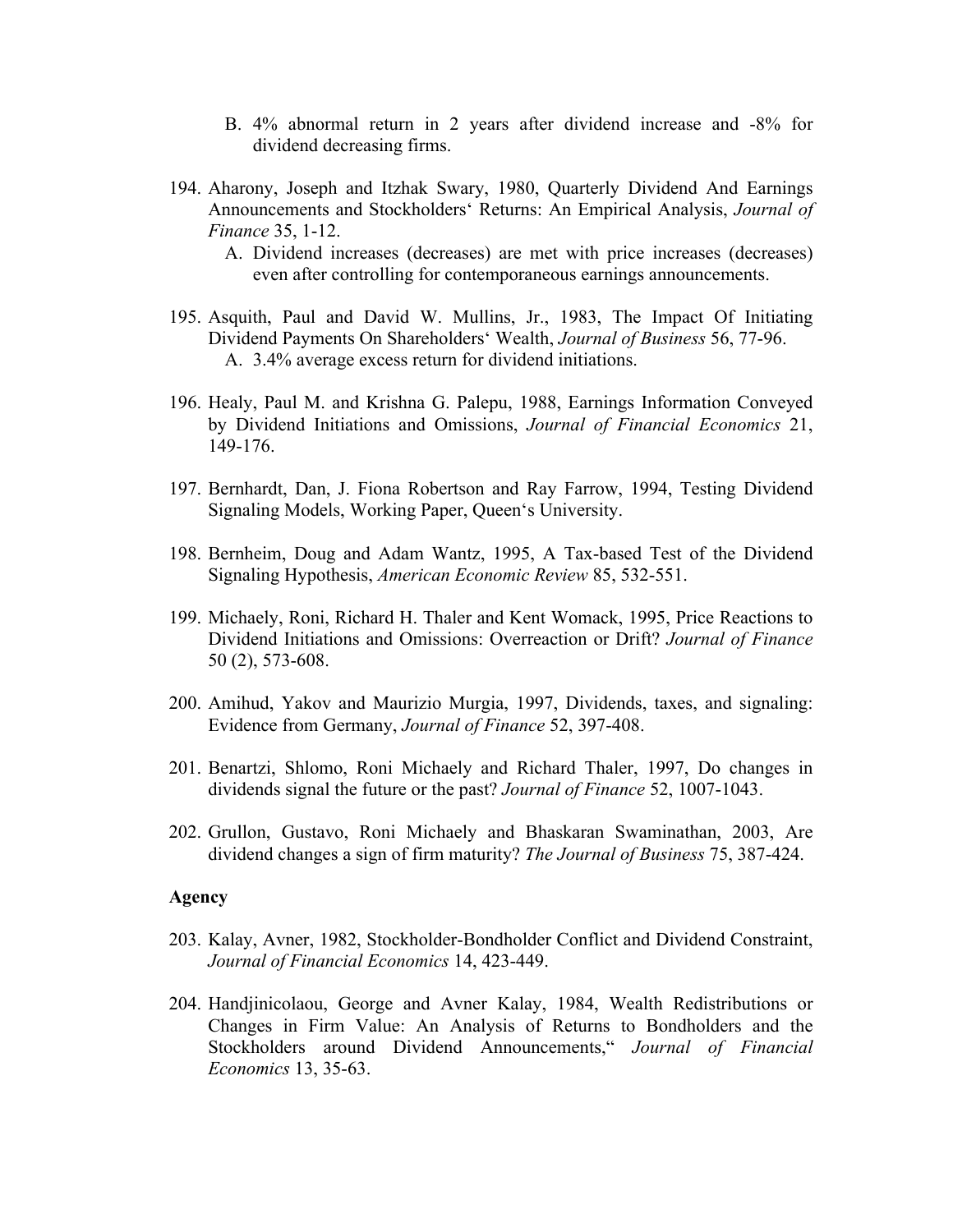- 205. Lang, Larry H. P. and Robert H. Litzenberger, 1989, Dividend Announcements: Cash Flow Signaling vs. Free Cash Flow Hypothesis, *Journal of Financial Economics* 24, 181-192.
- 206. DeAngelo, Harry and Linda DeAngelo, 1990, Dividend Policy and Financial Distress: An Empirical Investigation of Troubled NYSE Firms, *Journal of Finance* 45, 1415-1431.
- 207. Christie, William and Vikram Nanda, 1994, Free Cash Flow, Shareholder Value, and the Undistributed Profits Tax of 1936 and 1937, *Journal of Finance* 49, 1727-1754.
- 208. Yoon, Pyung S. and Laura Starks, 1995, Signaling, Investment Opportunities, and Dividend Announcements, *Review of Financial Studies* 8, 995-1018.
- 209. La Porta, Rafael, Florencio Lopez-De Silanes, Andrei Shleifer, and Robert Vishny, 2000, Agency Problems and Dividend Policy Around the World, *Journal of Finance* 55, 1-33.
- 210. Lie, Eric, 2000, Excess funds and the agency problems: An empirical study of incremental disbursements, *Review of Financial Studies* 13, 219-248.

#### **Transaction Costs and Other Explanations**

- 211. Long, John B., Jr., 1978, The Market Valuation of Cash Dividends: A Case to Consider, *Journal of Financial Economics* 6, 235-264.
- 212. Poterba, James, 1986, The Market Valuation of Cash Dividends: The Citizens Utilities Case Reconsidered, *Journal of Financial Economics* 15, 395-406.
- 213. Del Guercio, Diane, 1996, The Distorting Effect of the Prudent-Man Laws on Institutional Equity Investments, *Journal of Financial Economics* 40, 31-62.
- 214. Hubbard, Jeff and Roni Michaely, 1997, Do Investors Ignore Dividend Taxation? A Reexamination of the Citizen Utilities Case, *Journal of Financial and Quantitative Analysis* 32,.

#### **Repurchases**

- 215. Vermaelen, Theo, 1981, Common Stock Repurchases and Market Signaling: An Empirical Study, *Journal of Financial Economics* 9, 138-183.
- 216. Barclay, Michael J. and Clifford W. Smith, Jr., 1988, Corporate Payout Policy: Cash Dividends versus Open-Market Repurchases, *Journal of Financial Economics* 22, 61-82.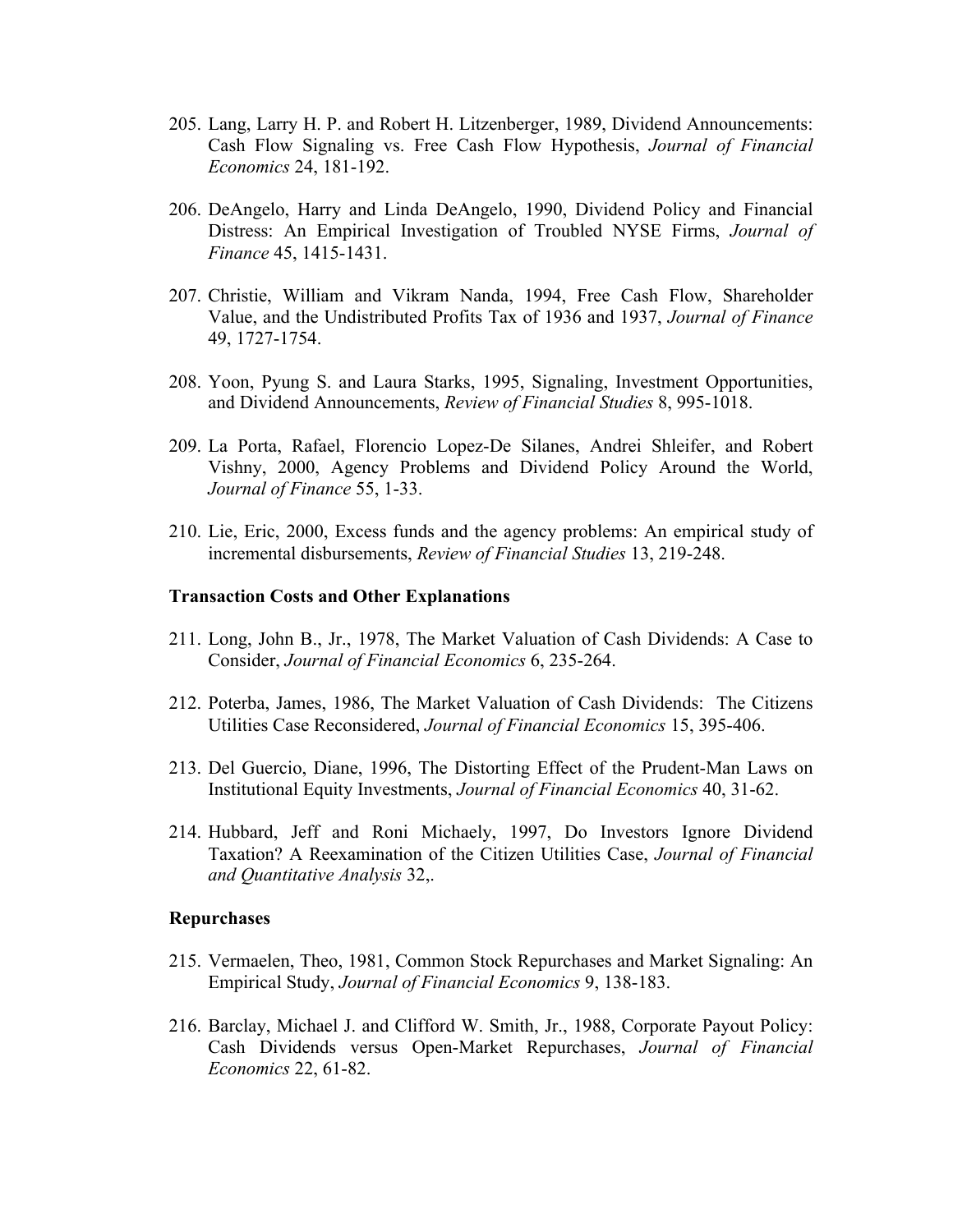- 217. Comment, Robert and Gregg Jarrell, 1991, The Relative Power of Dutch-Action and Fixed-Priced Self-Tender Offers and Open Market Share Repurchases, *Journal of Finance* 46, 1243-1271.
- 218. Dann, L., Ronald Masulis, and D. Mayers, 1991, Repurchase Tender Offers and Earning Information, *Journal of Accounting and Economics* 14, 217-251.
- 219. Bagwell, Laurie, 1992, Dutch Auction Repurchases: An Analysis of Shareholder Heterogeneity, *Journal of Finance* 47, 71-105.
- 220. Ikenberry, David, Josef Lakonishok and Theo Vermaelen, 1995, Market Underreaction to Open Market Share Repurchases, *Journal of Financial Economics* 39, 181-208.
- 221. Miller, James and John McConnell, 1995, Open-Market Share Repurchase Programs and Bid-Ask Spreads on the NYSE: Implications for Corporate Payout Policy, *Journal of Financial and Quantitative Analysis* 30, 365-382.
- 222. Nohel, T. and Vefa Tarhan, 1998, Share Repurchases and Firm Performance: New Evidence on the Agency Costs of Free Cash Flow, *Journal of Financial Economics* 49, 187-222.
- 223. Stephens, Clifford, and Michael Weisbach, 1998, Actual Share Reacquisitions in Open Market Repurchases Programs, *Journal of Finance* 53, 313-333.
- 224. Grullon, Gustavo and David Ikenberry, 2000, —What Do Know About Stock Repurchase? *Journal of Applied Corporate Finance* 13, 31-51.
- 225. Ikenberry, David, Josef Lakonishok and Theo Vermaelen, 2000, Share Repurchases in Canada: Performance and Strategic Trading," *Journal of Finance* 55, 2373-2397.
- 226. Fama, Eugene, and Kenneth French, 2001, Disappearing Dividends: Changing Firm Characteristics or Lower Propensity to Pay? *Journal of Financial Economics* 60, 3-43.
- 227. Grullon, Gustavo and Roni Michaely, 2002, Dividends, Share Repurchases and the Substitution Hypothesis, *The Journal of Finance* 62,.
- 228. Grullon, Gustavo, and Roni Michaely, 2004, The Information Content of Share Repurchase Programs, *Journal of Finance* 59, 651-680.
- 229. Jagannathan, M., Clifford P. Stephens, and Michael S. Weisbach, 1999, Financial Flexibility and the Choice between Dividends and Stock Repurchases, *Journal of Financial Economics* 57, 355-384.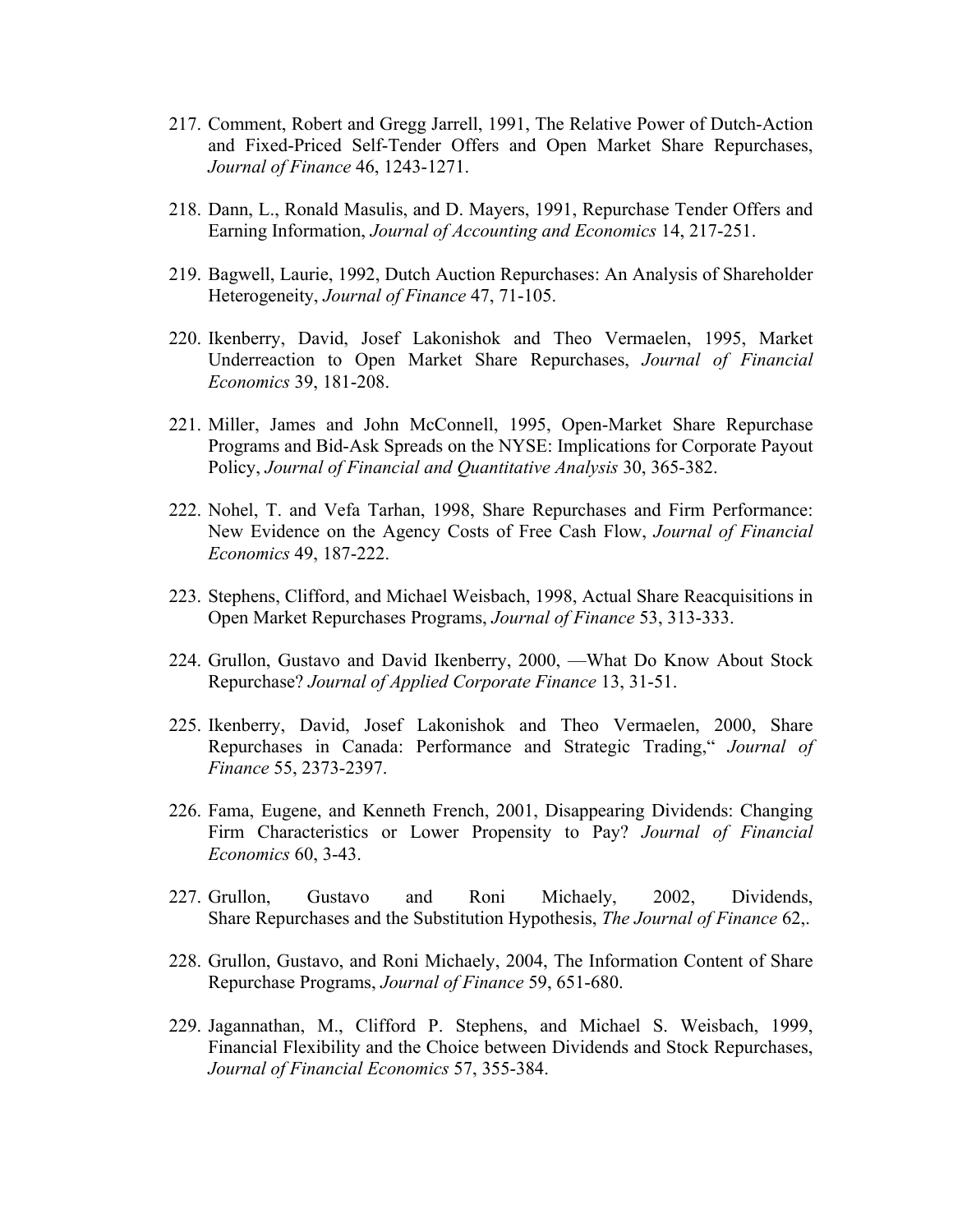#### **CORPORATE GOVERNANCE**

#### **Surveys**

230. Shliefer, Andrei and Robert Vishny, 1997, A survey of corporate governance, *Journal of Finance* 52, 737-783.

#### **General studies**

- 231. Barclay, Michael and Clifford Holderness, 1989, Private benefits from control of public corporations, *Journal of Financial Economics* 25, 371-395.
- 232. Comment, Robert, and Gregg Jarrell, 1995, Corporate focus and stock returns, *Journal of Financial Economics* 37, 67-87.
- 233. Comment, Robert and G. William Schwert, 1995, Poison or placebo? Evidence on the deterrent and wealth effects of modern antitakeover measures, *Journal o Financial Economics* 39, 3-44.
- 234. DeAngelo, Harry, and Linda DeAngelo, 1985, Managerial ownership of voting rights: A study of public corporations with dual classes of common stock, *Journal of Financial Economics* 14, 33-69.
- 235. DeAngelo, Harry, and Edward Rice, 1983, Antitakeover amendments and stockholder wealth, *Journal of Financial Economics* 11, 329-360.
- 236. Denis, David and Jan Serrano, 1996, Active investors and management turnover following unsuccessful control contests, *Journal of Financial Economics* 40, 239-266.
- 237. Dodd, Peter, and Jerold B. Warner, 1983, On corporate governance: A study of proxy contests, *Journal of Financial Economics* 11, 401-438.
- 238. Holderness, Clifford and Dennis Sheehan, 1988, The role of majority shareholders in publicly held corporations: An exploratory analysis, *Journal of Financial Economics* 20, 317-346.
- 239. Jarrell, Gregg and Annette Poulsen, 1988, Shark repellents and stock prices: The effects of antitakeover amendments since 1980, *Journal of Financial Economics*  19, 127-168.
- 240. Jarrell, Gregg and Annette Poulsen, 1988, Dual-class recapitalizations as antitakeover mechanisms: The recent evidence, *Journal of Financial Economics*  20, 129-152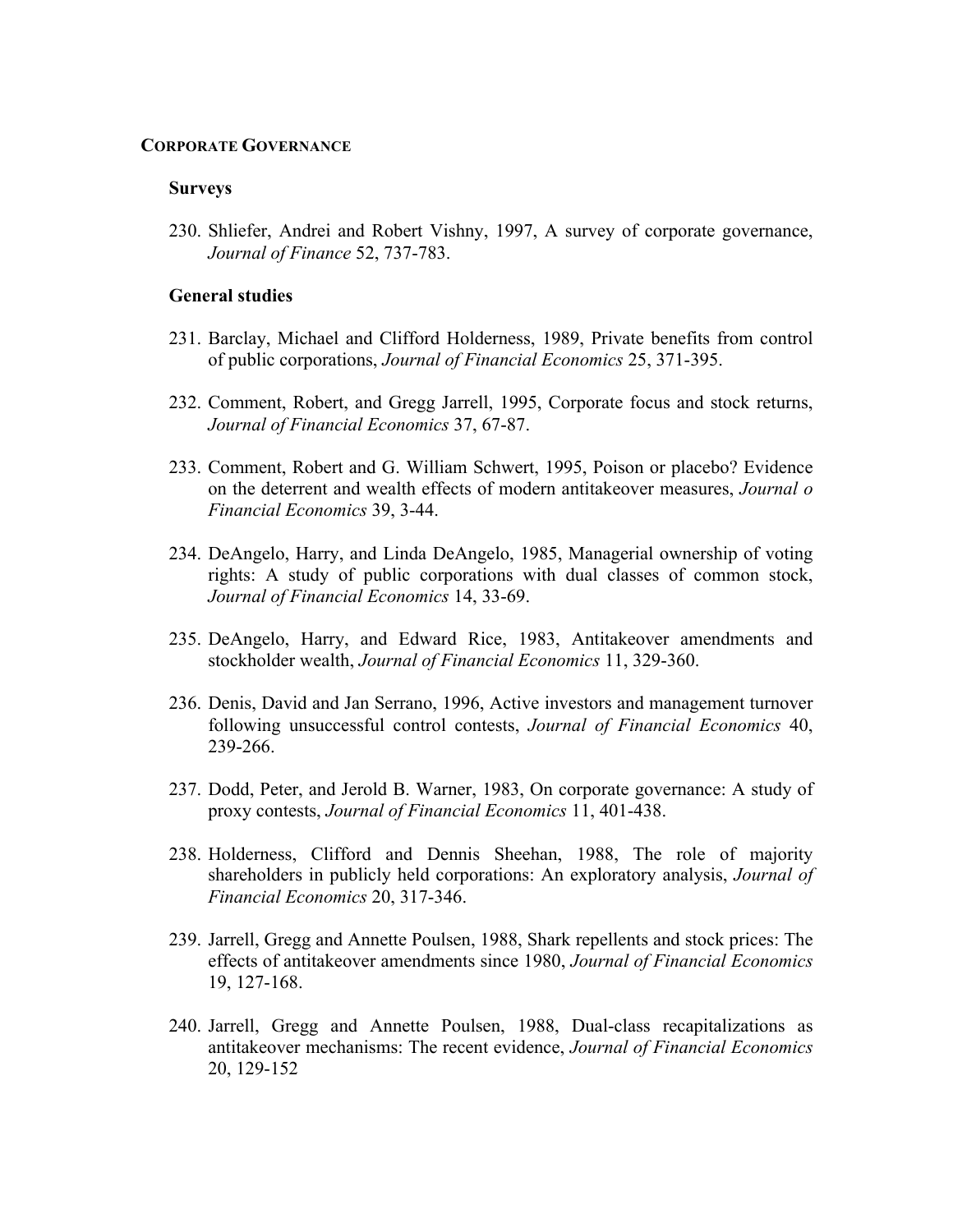- 241. Kaplan, Steve, 1989, The effects of management buyouts on operating performance and value, *Journal of Financial Economics* 24, 217-254.
- 242. Kaplan, Steve, 1991, The staying power of leverage buyouts, *Journal of Financial Economics* 29, 287-313.
- 243. Kaplan, Steve, 1994, Top executive rewards and firm performance: A comparison of Japan and the United States, *Journal of Political Economy* 102, 510-546.
- 244. Kaplan, Steve and Bernadette Minton, 1994, Appointments of outsiders to Japanese boards: Determinants and implications for managers, *Journal of Financial Economics* 36, 225-257.
- 245. Lang, Larry and Rene Stutz, 1994, Tobin's Q, corporate diversification, and firm performance, *Journal of Political Economy* 102, 1248-1280.
- 246. Lease, Ronald, John McConnell, and Wayne Mikkelson, 1983, The market value of control in publicly traded corporations, *Journal of Financial Economics* 11, 439-471.
- 247. Lease, Ronald, John McConnell, and Wayne Mikkelson, 1984, The market value of differential voting rights in closely held corporations, *Journal of Business* 57, 443-467.
- 248. Malatesta, Paul and Ralph Walkling, 1988, Poison pill securities: Stockholder wealth, profitability, and ownership structure, *Journal of Financial Economics*  30, 347-376.
- 249. Martin, Kenneth, and John McConnell, 1991, Corporate performance, corporate takeovers, and management turnover, *Journal of Finance* 46, 671-688.
- 250. McConnell, John and Henri Servaes, 1990, Additional evidence on equity ownership and corporate value, *Journal of Financial Economics*27, 595-612.
- 251. Morck, Randall, Andrei Shleifer, and Robert Vishny, 1988, Management ownership and market valuation: An empirical analysis, *Journal of Financial Economics* 20, 293-315.
- 252. Morck, Randall, Andrei Shleifer, and Robert Vishny, 1990, Do managerial objectives drive bad acquisitions? *Journal of Finance* 45, 31-48.
- 253. Warner, Jerrold, Ron Watts, and Karen Wruck, 1988, Stock prices and top management changes, *Journal of Financial Economics* 20, 461-492.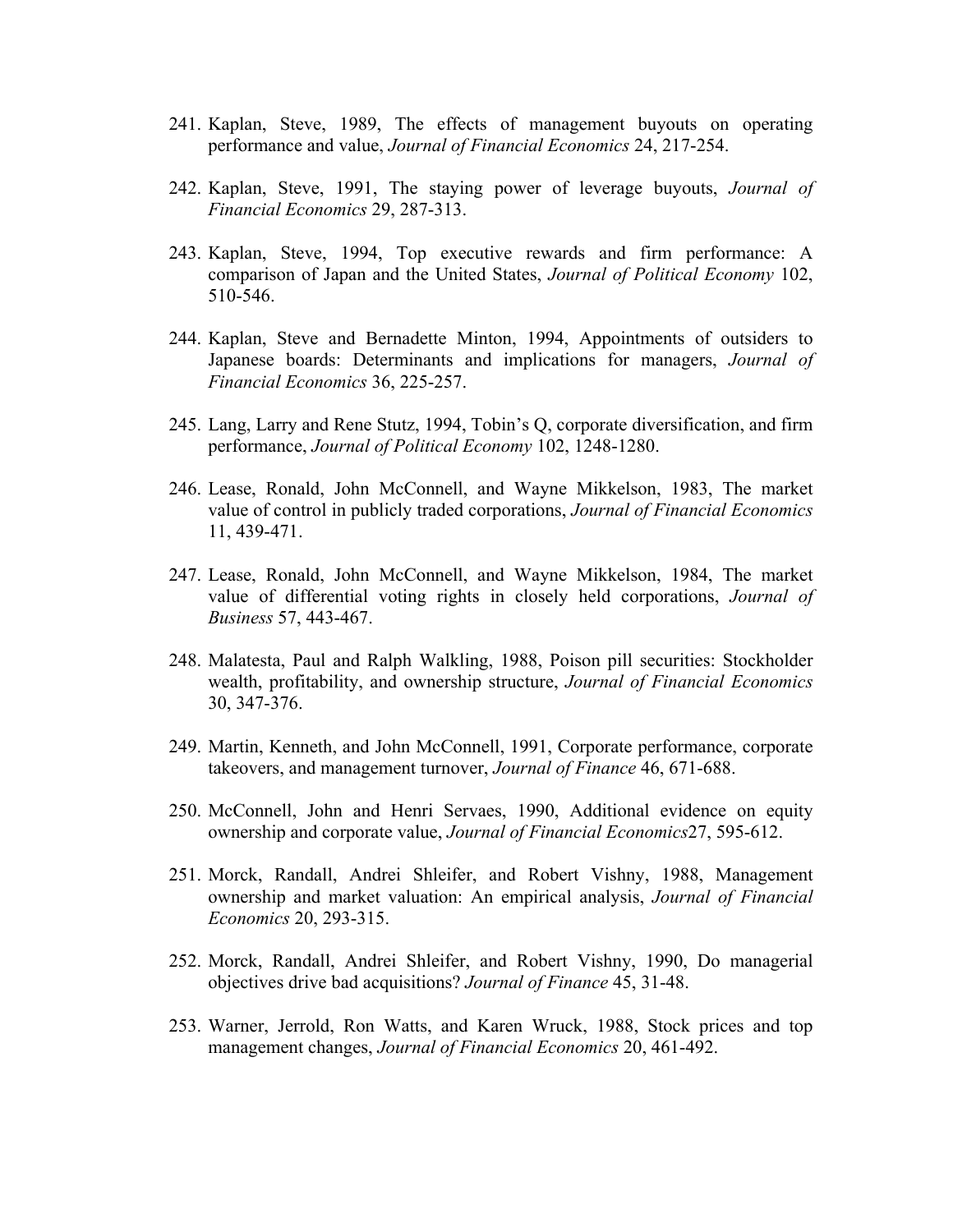- 254. Weisbach, Michael, 1988, Outside directors and CEO turnover, *Journal of Financial Economics* 20, 431-460.
- 255. Wruck, Karen, 1989, Equity ownership concentration and firm value, *Journal of Financial Economics* 23, 3-28.
- 256. Yermack, David, 1997, Good timing: CEO stock option awards and company news announcements, *Journal of Finance* 52, 449-476.
- 257. Zingales, Luigi, 1994, The value of the voting right: A study of the Milan stock exchange experience, *Review of Financial Studies* 7, 125-148.

#### **BANKING**

# **General studies**

- 258. Berger, Allan N., and Gregory F. Udell, 1992, Some evidence on the empirical significance of credit rationing, *Journal of Political Economy* 100, 1047-1077.
- 259. Petersen, Mitchell, and Raghuram Rajan, 1995, The effect of credit market competition on lending relationships, *Quarterly Journal of Economics* 110, 407- 443.
- 260. Kroszner, Randall and Raghuram Rajan, 1994, Is the Glass-Steagall Act Justified? A study of the US experience with universal banking before 1933, *American Economic Review*, 810-832.
- 261. Petersen, Mitchell, and Raghuram Rajan, 1994, The benefits of firm-creditor relationships: Evidence from small business data, *Journal of Finance* 49, 3-37.

### **EXECUTIVE COMPENSATION**

#### **Surveys**

262. Murphy, Kevin J., 1999, Executive compensation, in *Handbook of Labor Economics* Vol. 3, Part 2 (eds. O. Ashenfelter and D. Card), Elsevier.

# **General studies**

263. Jensen, Michael C. and Kevin J. Murphy, 1990, Performance pay and topmanagement incentives, *Journal of Political Economy* 98, 225-264.

#### **RISK MANAGEMENT**